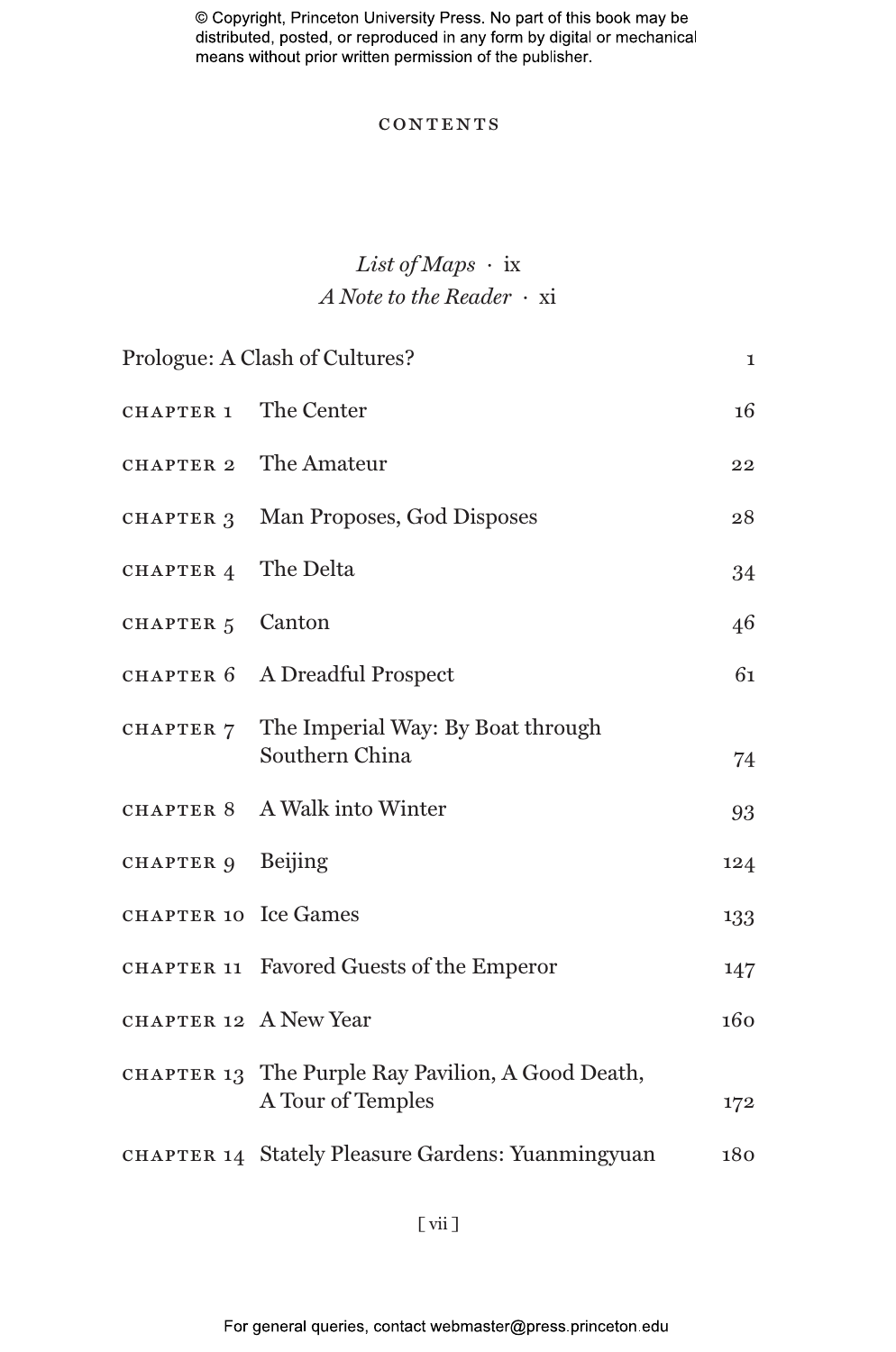© Copyright, Princeton University Press. No part of this book may be distributed, posted, or reproduced in any form by digital or mechanical means without prior written permission of the publisher. [viii] contents

| CHAPTER 15 The Lantern Festival                                               | 194 |
|-------------------------------------------------------------------------------|-----|
| CHAPTER 16 Goodbye, Beijing                                                   | 208 |
| CHAPTER 17 By Land through Beizhili and Shandong                              | 216 |
| CHAPTER 18 Sailing into Spring: By Canal through the<br><b>Lower Yangtze</b>  | 227 |
| CHAPTER 19 Zhejiang and Jiangxi                                               | 246 |
| CHAPTER 20 An Uncertain Future                                                | 267 |
| Conclusions: A Contested Embassy and the History of<br>Sino-Western Relations | 292 |
|                                                                               |     |

*Acknowledgments ·* 309 *A Note on Place Names, Transliterations, Terms, and Sources ·* 315 *Abbreviations ·* 321 *Notes ·* 325 *Index ·* 399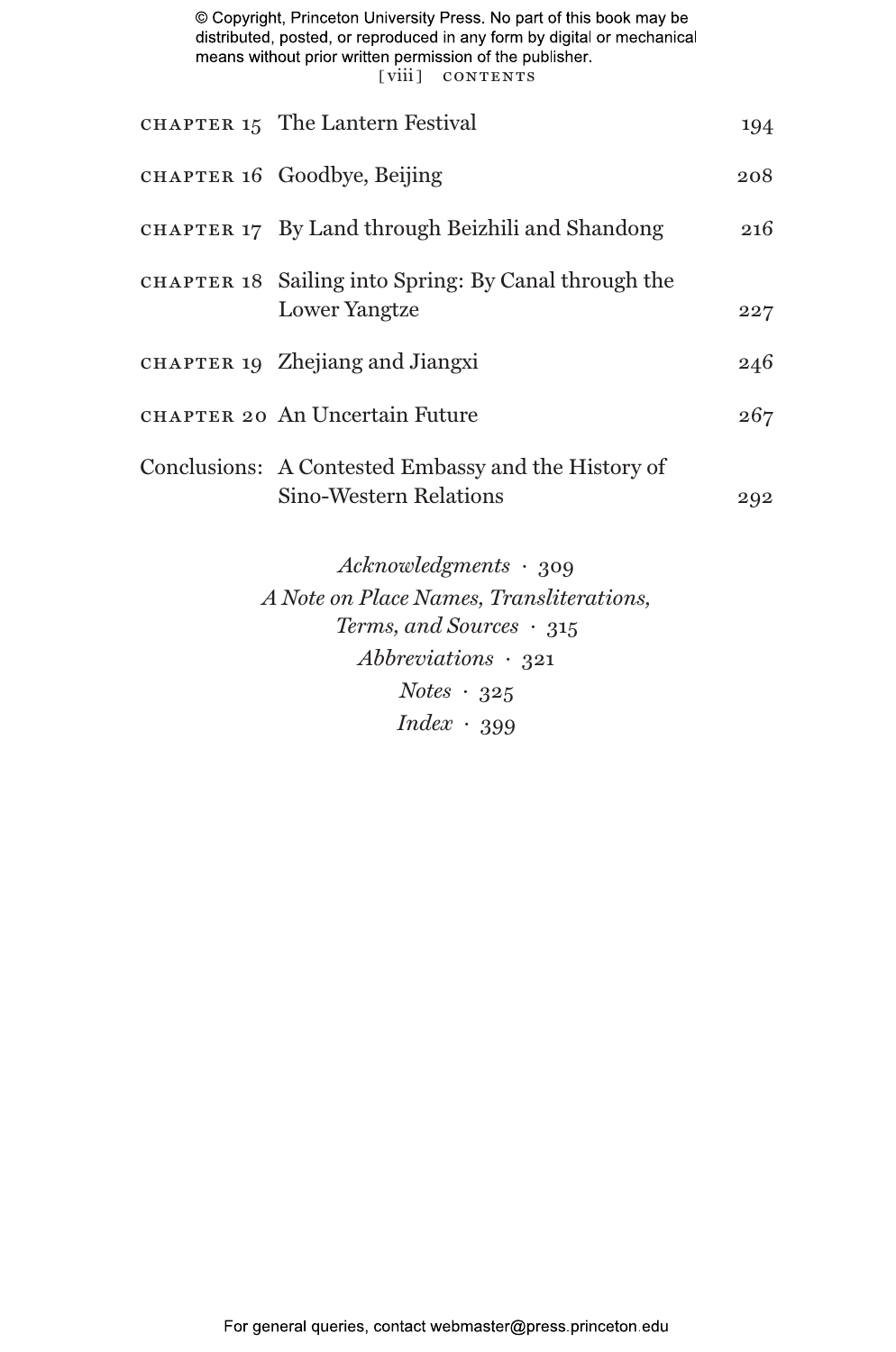© Copyright, Princeton University Press. No part of this book may be distributed, posted, or reproduced in any form by digital or mechanical means without prior written permission of the publisher.

chapter one

# The Center

### *Beijing, Early 1794*

The emperor is the pivot around which everything turns. Today he's holding court in the Forbidden City, but to get there, you have to pass through walls. As you approach Beijing, you can see them looming over the plain, crowned by many-storied gatehouses with curved roofs and rows of black windows. If allowed through the cavernous port, you'll find yourself in the Outer City, also known as the Chinese City. Follow this wide street, but be careful not to lose your place, because it's so crowded that you'll have to stand to the side until you can seize an opening and rejoin the press of humanity. At least the shuffling bodies offer relief against the bitter wind, which drives dust over everything, forcing shopkeepers to pull tarps over their hanging ducks. The dromedaries are lucky to be able to squeeze their nostrils shut. Maybe you want to keep yours open, to smell the dumplings and the incense from temples.

After an hour—and perhaps a dumpling or two—you reach the next set of walls, equally massive. If you have the right credentials, you're allowed into the Inner City, also called the Manchu City, because it was designated for families of the Qing conquerors of China. The roads are better paved but still dusty and busy. Every so often an ornate palanquin appears, carrying someone important, and people have to step out of its way and wait for it to pass.

But maybe you are one of these important people—a noblewoman, a dignitary, a high official. Maybe your palanquin even has

[ 16 ]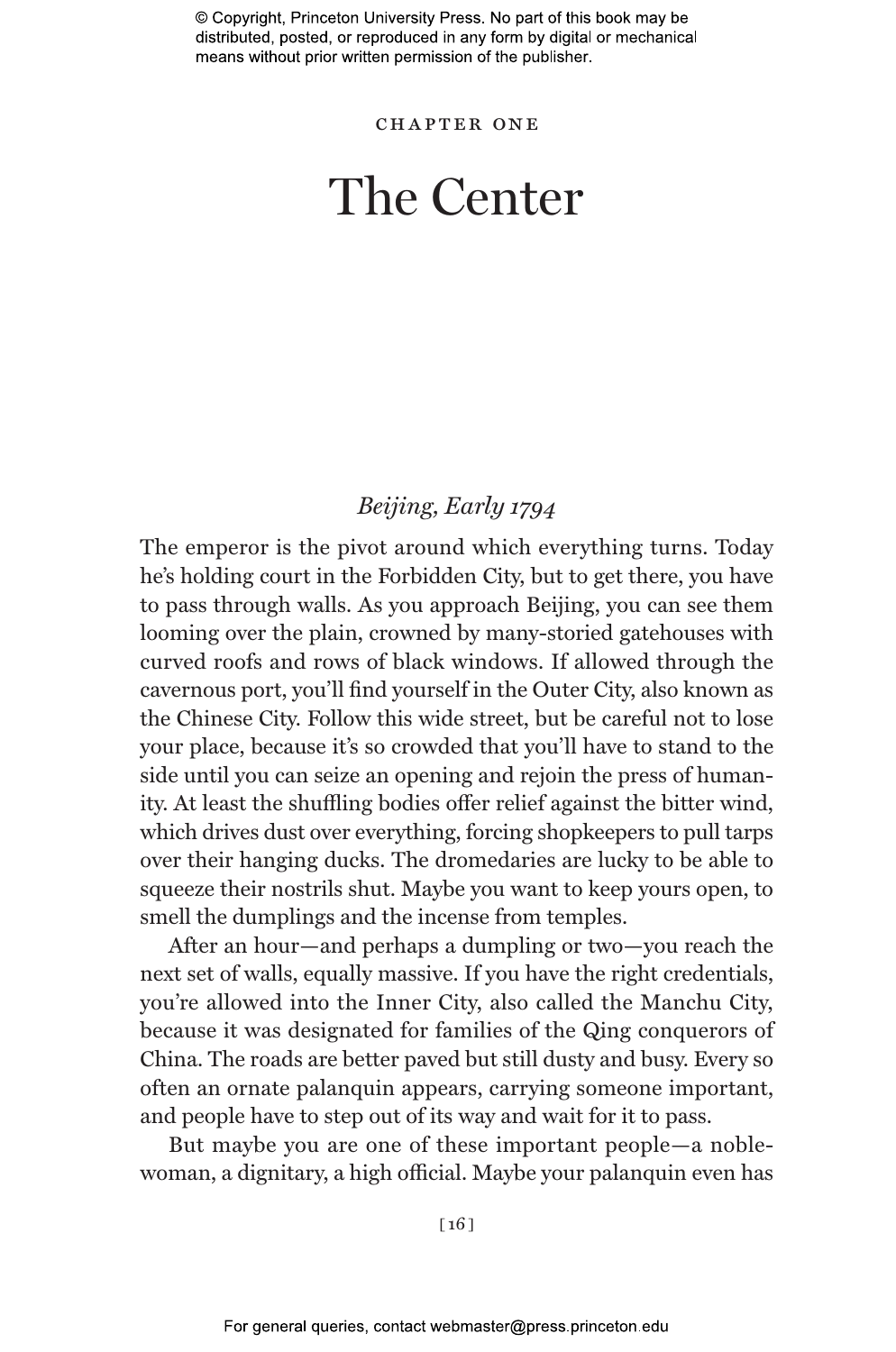a little wood stove, like the emperor's, so you're cozy under your fox fur blanket. With servants to clear the way, you make rapid progress and are soon waved through another set of walls and into the imperial city.

It's less crowded here, with fewer shops. Brick walls are interrupted by an occasional grand gateway. If a gate is open, you might catch a glimpse of children chasing one another under lanterns left over from New Year's. Soon you're granted access through another wall and into the imperial park, where the wind hisses across frozen lakes: North Lake, Middle Lake, South Lake. You'll want to open your curtains wide to look at the famous sites: the Five Dragon Pavilions or the White Pagoda, whose bulbous stupa juts up from the top of Jade Flower Island. Maybe you ask your porters to stop for a moment on Rainbow Bridge to watch Manchu champions skating, their twirling figures reflected in the clear ice, so that they seem like phoenixes flying in the sky.1

Soon you arrive before the massive walls of the Forbidden City itself, which squat over a wide moat. Now, even you must get out of your palanquin and set foot on the cold flagstones, because beyond this point, only the emperor and a few favored ones are permitted to be carried. If your documents are sound, you're escorted through the long, cavelike entranceway into the Forbidden City.

The Forbidden City is a warren of courtyards laid out on a divine axis. The largest courtyards contain grand temple-like halls where the emperor presides over banquets, audiences, and ceremonies. The rites and sacrifices he performs are a key part of his job, because he's the prime intermediary between heaven and earth. When you meet him—if you're so lucky—his dragon throne will stand to the north, like the ever-constant pole-star, and you'll approach from the south, kneeling and touching your head to the floor three times and then standing and doing it again and again, three times three.

Each year a thousand ten thousands kowtow to him this way. Most do so far beyond the walls of Beijing, in the cities and towns of the provinces, prefectures, and counties, where his golden tablets are displayed in the temple-like offices of local ministers. But the lucky ones do it here in person, at one of the many halls and palaces. These fortunate people tend to be ministers, officials, princes,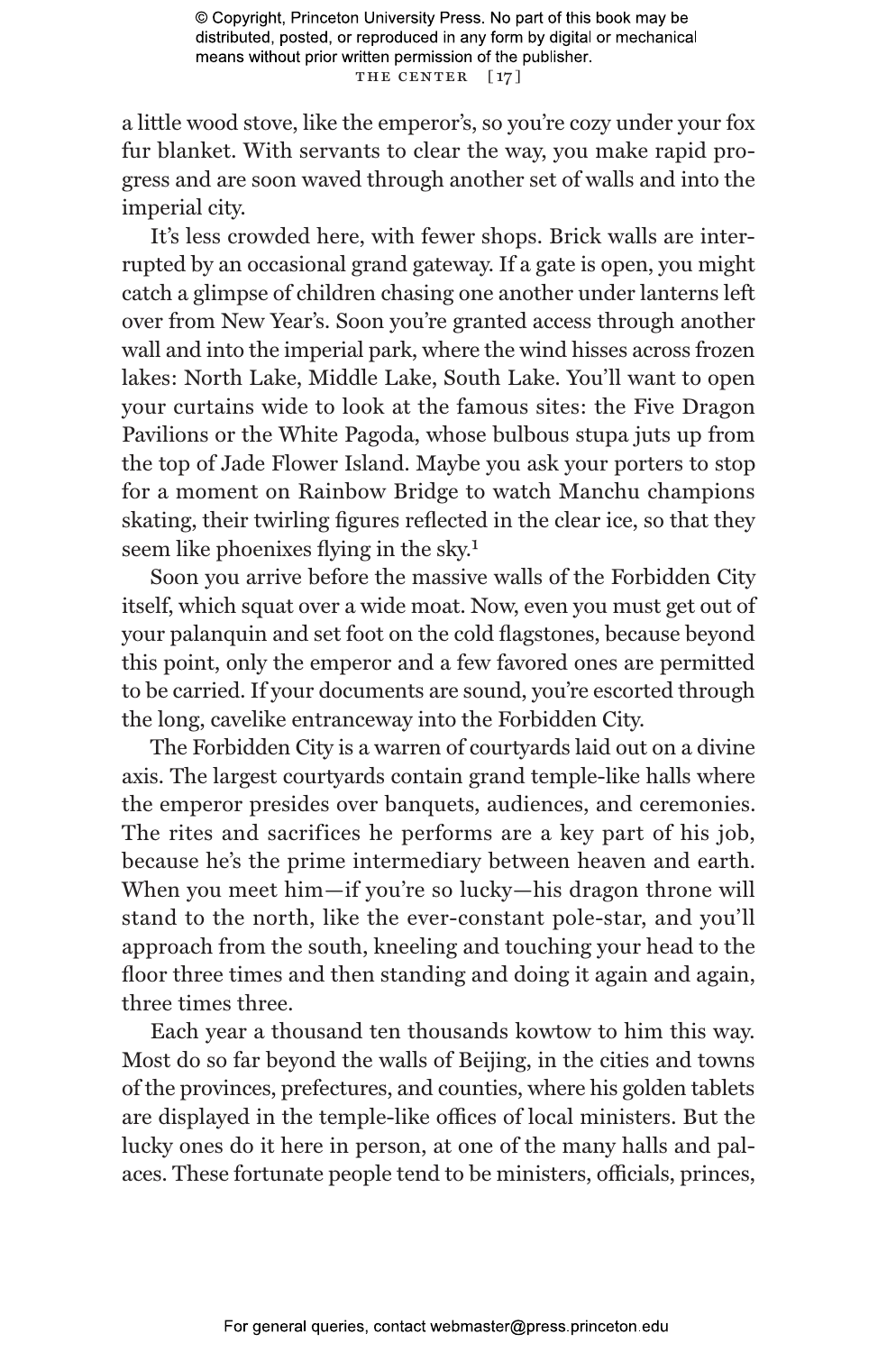or nobles from the vast empire: Chinese, Mongols, Tibetans, and Turks. But each year, visitors also come from beyond the borders. Ever since the ancient kings accepted the obeisance of the people of the four directions, foreigners have come to take part in the harmonizing rites. This is how the earthly realm is ordered.

The current occupant of the dragon throne has been carrying out his duties for fifty-nine years, and the weight of office shows. His eighty-three-year-old eyes are so wrinkled he has to lift his head to see from beneath the drooping lids. His shoulders ache, and he can't draw a bow. He can walk but needs help climbing stairs. He has trouble sleeping. He can't hear well. He's forgetful.<sup>2</sup>

His reign is one of the longest ever recorded, and one of the most prosperous, but lately he's been worried. There are rumblings of rebellion, reports of strange teachers spreading dangerous ideas, complaints about dishonest officials bullying the people, news of robbers robbing and pirates pillaging. Most troubling, the rains and snows haven't come to the capital since last year.<sup>3</sup>

This may be a sign of heaven's disapproval, and who else is there to blame but him? As he frequently points out, he's never ceased to work tirelessly for the well-being of his subjects, carrying out the rites and prayers and sacrifices, reading memorials and issuing edicts, punishing the wicked and rewarding the good. But perhaps there's something to reproach in his conduct?

Maybe, he feels, he's wrong to have scheduled a party. Next New Year's Day will mark the beginning of his sixtieth year on the throne, and princes, dukes, and ministers from throughout the realm and beyond have begged him to hold a national celebration. Of course, every New Year's is celebrated with two weeks of banquets, fireworks, acrobatics, plays, concerts, wrestling displays, and ice-skating competitions. But his subjects say next year's festivities should be grander. After all, an emperor reigning for a full sixtyyear calendrical cycle is a rare and wondrous thing. He has ruled as long as any other emperor in the thousands of years of recorded history, a clear sign of heaven's blessing.

He loves celebrations, especially when they focus on him and his many accomplishments, so he initially agreed to the proposals. After all, how could he deny his subjects' heartfelt wishes? But now he wonders whether such a celebration might manifest arrogance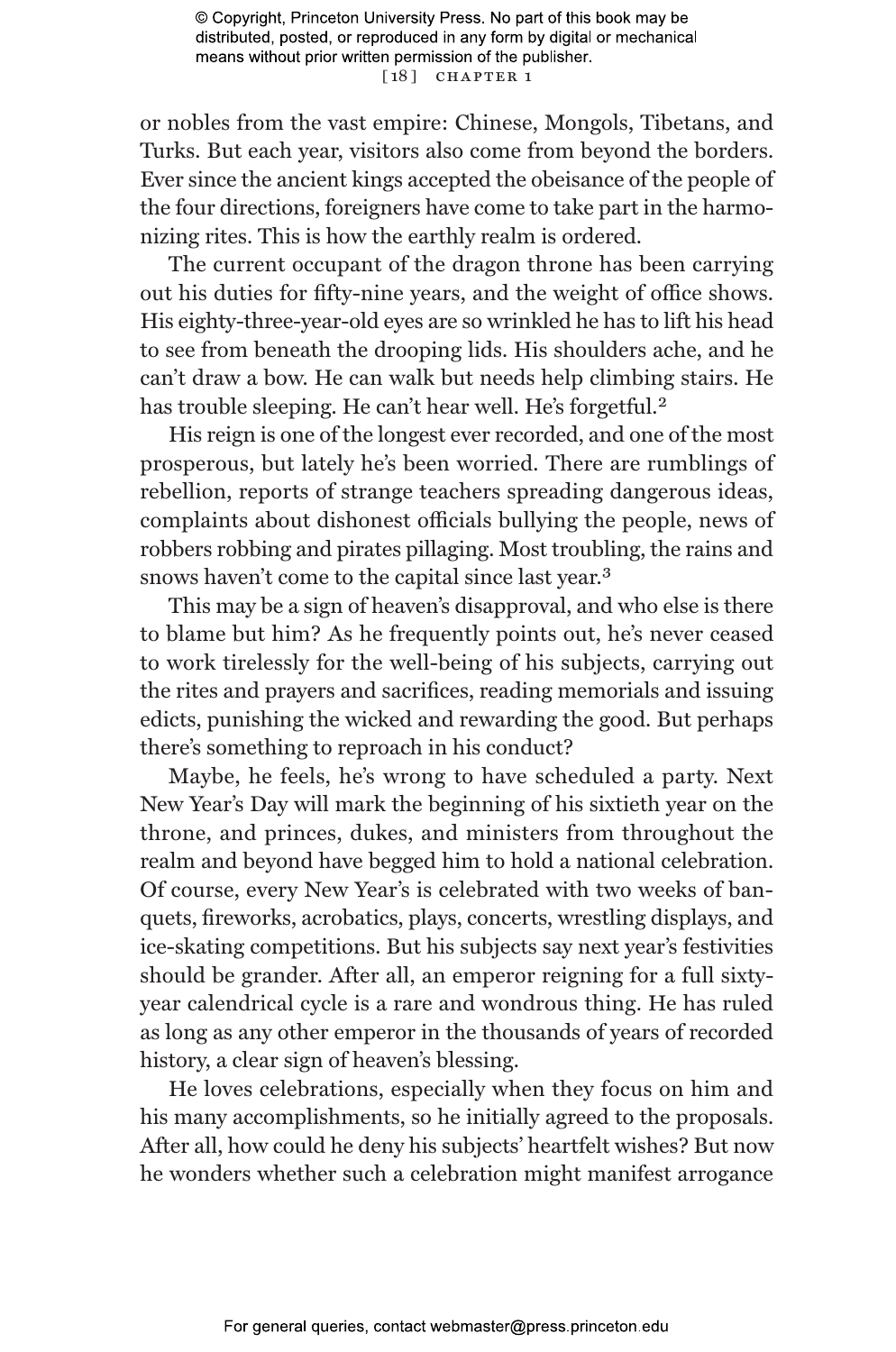© Copyright, Princeton University Press. No part of this book may be distributed, posted, or reproduced in any form by digital or mechanical means without prior written permission of the publisher. THE CENTER [19]

or self-satisfaction. It is especially troubling that a solar eclipse will occur right on New Year's Day next year. Eclipses have been seen from time immemorial as warnings from heaven, and this one will be followed just two weeks later by a lunar eclipse, which will coincide with the second most important day of the New Year's season the Lantern Festival.

He acknowledges that solar and lunar trajectories and their resulting eclipses are in the category of things that have been determined for thousands of years, recalling the words of the ancient sage Mencius, who said, "Despite the height of heaven and the distance of the stars, one can calculate the solstice of a thousand years in the future while sitting in his seat if one has apprehended the underlying principles."4 Still, it's highly unusual for two eclipses to occur during the first month of a lunar year.

The emperor decides to be cautious. "This is a clear portent," he proclaims, "a warning sign descending from heaven."5 He declares that no grand celebration must take place:

The capital has not obtained any auspicious snow since the beginning of winter last year, and up to today there still has not been any significant precipitation or rain. I long for moisture. Worried and worn down, I have been praying devoutly and piously and carrying out sacrifices, but still we've not received any precipitation. Enquiring into the reasons for this, it might be precisely this desire to allow the carrying out of a great celebration. Already, this borders on egotism and self satisfaction, . . . but next New Year's solar and lunar eclipse events make it impossible not to feel all the more a sense of fearful admonition and to reflect urgently and examine one's conscience. The great celebration ceremony for next year—it seems evident that it's not really necessary to hold it.6

He orders his ministers and officials to refrain from asking again for an anniversary celebration. In this way, perhaps heaven will bring succor "so that the districts of the common people will all increase in happiness and well-being. This is, in any case, my great wish, although I don't dare to suggest that it must be so."<sup>7</sup> He reassures his subjects that his decision doesn't foreclose the possibility of future festivities, and he suggests the following New Year, when he plans to abdicate and let his son take the throne, another rare and wondrous event.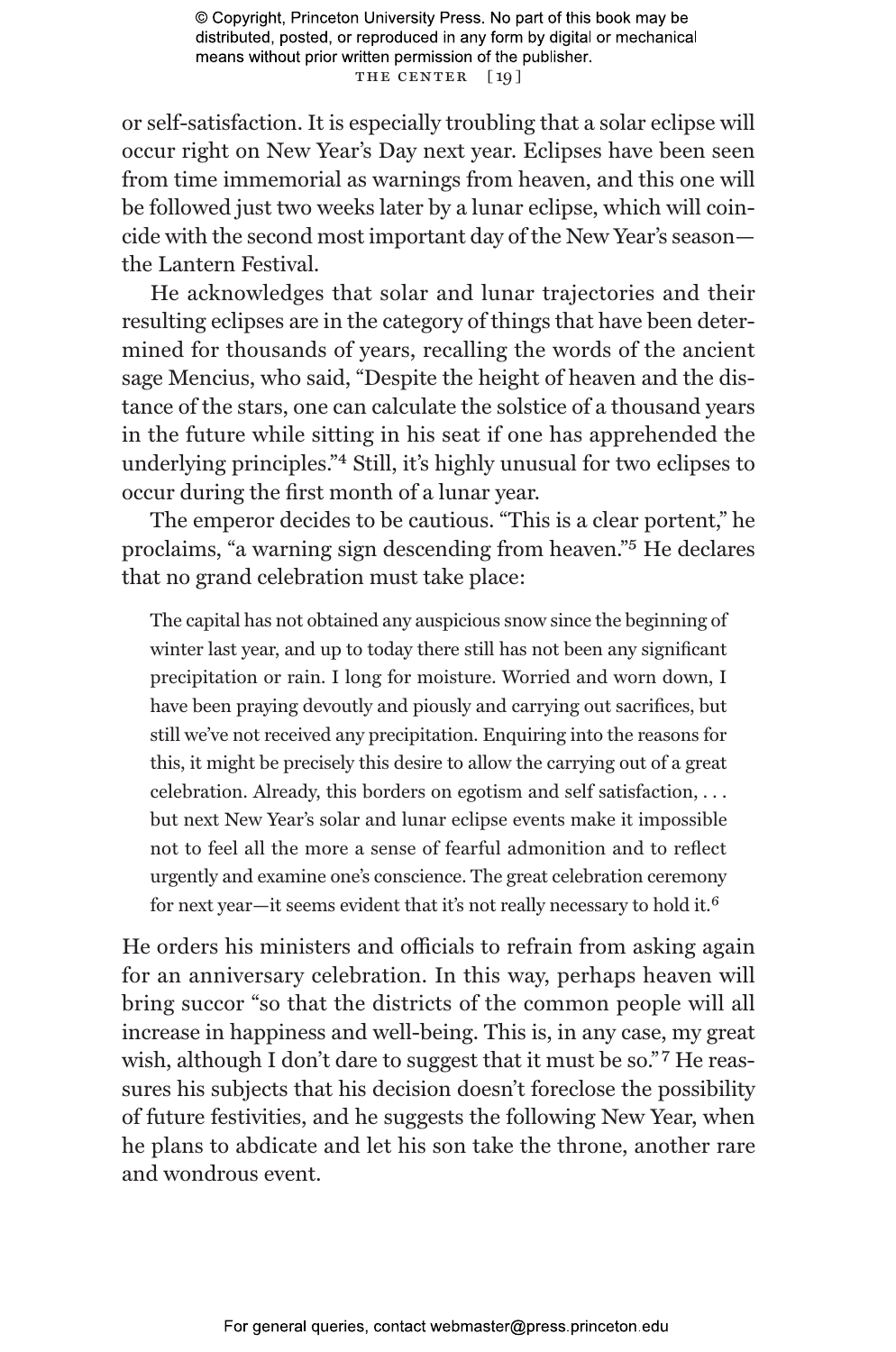© Copyright, Princeton University Press. No part of this book may be distributed, posted, or reproduced in any form by digital or mechanical means without prior written permission of the publisher. [20] CHAPTER 1

The edict ends as edicts do: "Let this order be known." But the Great Qing is unimaginably vast, stretching from the far Western oases of Turkmenistan to the Yellow Sea, from the tundra of northern Mongolia to the tropical beaches of Hainan Island, from the highest mountains of Tibet to the river ports of the Lower Yangtze, and its people are multitudinous and diverse. How can one make certain that the emperor's words are understood throughout the realm?

The answer is that the empire is held together not just by armies, officials, and legal codes, but by ritual. Of the six boards of government, the Board of Rites plays a central role. Rites organize the hierarchical relationship of all imperial subjects, and even those from beyond the borders. They are, as a historian has recently written, "the foundation of the Qing political system."8

The Board of Rites is responsible for promulgating imperial edicts, which it does via a series of ceremonies designed to extend the emperor's sacred presence into the farthest reaches of the realm. The process begins in the Forbidden City, where an edict is placed on an altar in the Hall of Great Harmony. High officials kowtow to it, and then one of them raises it up and gives it to another official, usually a President of the Board of Rites, who receives it with hands above his head. The president carries it down three flights of marble stairs to the vast paved courtyard below, where he places it on another altar, kowtows, pauses, lifts it again, and then, standing up, sets it on a lacquered tray. A canopy is raised over it, and the tray is carried southward through the Forbidden City, accompanied by a retinue of officials carrying flags, umbrellas, and instruments. At the southern gate of the Forbidden City, the Meridian Gate, the edict is placed in a special palanquin carved with dragons. It is kowtowed to again and then carried, incense wafting, through long paved courtyards southward beyond the Forbidden City to the Gate of Heavenly Peace, the main gateway between the Imperial City and the Inner City of Beijing.

Here, the edict is proclaimed from the top of the walls. Below, on the other side of the five marble bridges that span the Golden Water River, officials kneel and listen, and then they kowtow, heads touching the paving stones.9 The edict is lowered from the gate, placed on the dragon palanquin, and carried across the central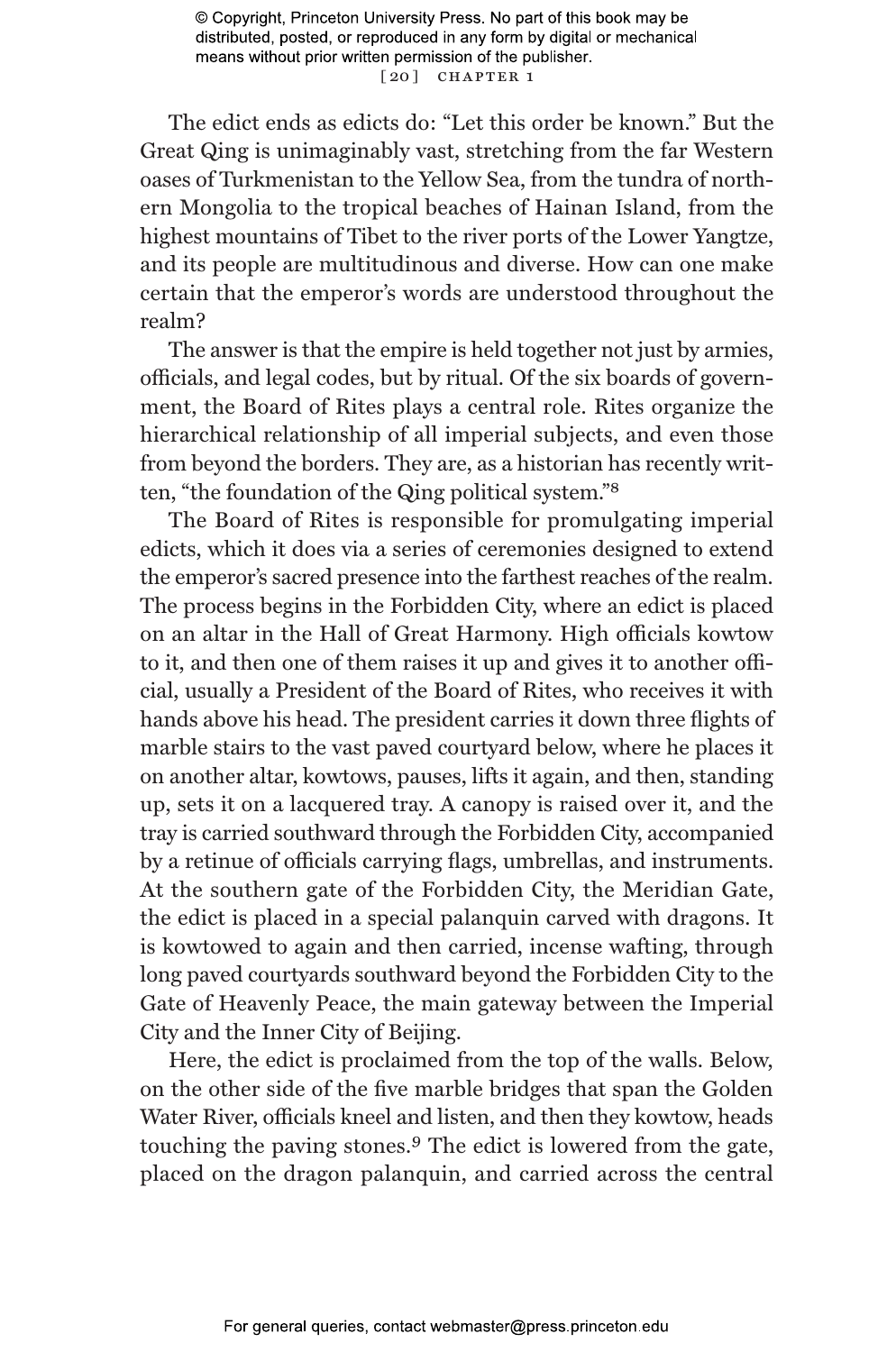© Copyright, Princeton University Press. No part of this book may be distributed, posted, or reproduced in any form by digital or mechanical means without prior written permission of the publisher. THE CENTER [21]

bridge—the Dragon Bridge—to the Board of Rites Building, accompanied by music and incense.10 Here it's placed on another altar and kowtowed to. Not all edicts receive such attention, but all of the emperor's official communications involve this sort of ritual theater.

The officers of the Board of Rites are tasked with printing edicts so they can be sent out to the provinces and prefectures, where they'll be received in musical processions, displayed on altars, kowtowed to, and proclaimed out loud. In this way, the emperor's sacred authority is felt even in the farthest reaches.<sup>11</sup>

Yet it takes time for the emperor's orders to travel. An edict must be painstakingly carved into woodblocks, each character in reverse, and then printed, after which it must travel in multiple copies through the empire, post station to post station, canal lock to river port. By early April, a month after the edict is proclaimed in the Forbidden City, it seems that it still hasn't reached the great southern city of Canton, which is how the Dutchman Everardus van Braam Houckgeest gets a chance to go to Beijing.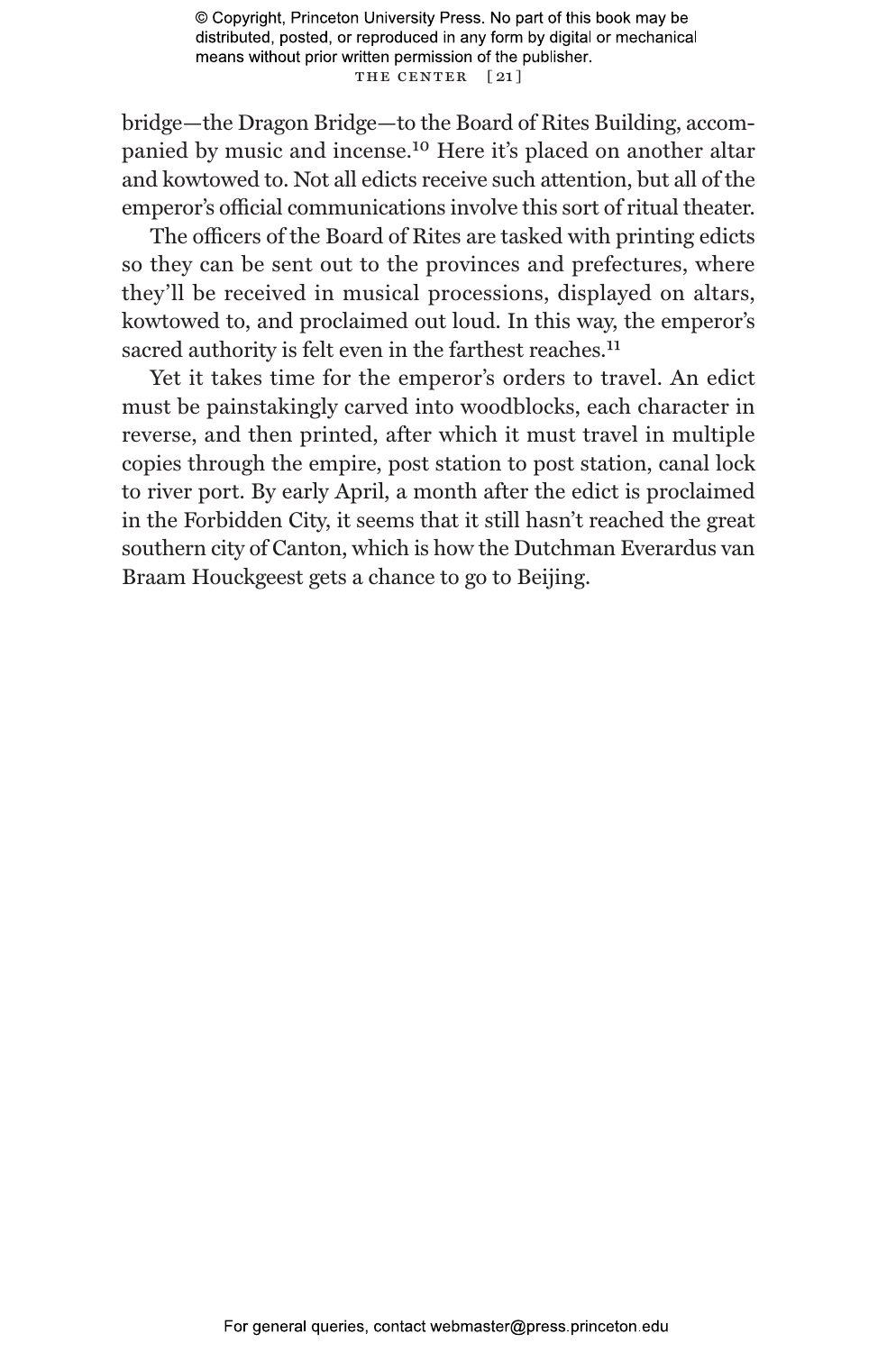© Copyright, Princeton University Press. No part of this book may be distributed, posted, or reproduced in any form by digital or mechanical means without prior written permission of the publisher.

#### Index

#### Page numbers in italics refer to figures.

Agie, Mr. (interpreter), 9, 66–67, 72, 95, 97, 130, 140, 144, 192–193, 200–201, 225, 319 Agote, Manuel de, 271, 275; diary of, 310, 319; Guignes and, 95; Macartney and, 293; Shy Kinqua and, 270; Spanish chief, 26–27, 58, 63; Spanish Royal Philippines Company, 292; Titsingh and, 389n6; web of informants and, 292–293 Altar of Heaven, 168. *See also* Beijing American plantations, 22, 23 Amsterdam, 2, 14, 29–30, 128, 137, 174, 228, 255, 278–279, 290 Amur River, 131 Anhui Province, *75*, 101–103, 106, 129, 350n54 Aphrodite, 258 Arnold, John, watchmaker, 191, 192 Arrow War, 3. *See also* Opium Wars Attiret, Jean-Denis (French Jesuit), 188–189, 366n50 Bagman, Mr., 68, 274, 385n74 Baigou River, *11*, *94*, 119, *247* Banks, Joseph, 278 Baochu Pagoda, 240 Baoying, *11*, *94*, *217*, 228 barbarian, 164 Barrow, John, 188, 278, 296, 390nn24–25; on China, 13–14, 300; on Titsingh and Van Braam, 293–295; *Travels in China*, 5, 293 Batavia, 6, 34, 49–50, 57, 78–79, 131, 276; Chinese in, 45, 54, 64; commissioners in, 271, 298; court of justice in, 253; Isle of Java, 28–33; leadership in, 35, 48, 55; ship and, 269, 271; Titsingh and, 276, 297–298 Batavian Republic, 14, 255 Battle of Xiangyang, 205

Beale, Daniel, clock specialist, 50, 271 Beigu Mountain, 373n23 Beijiehe, *11*, 116, *247* Beijing, 124–132; Altar of Heaven, 168; checkpoints in, 203; Chinese City, 16, 121, 218; early 1794, 16–21; elephants in, 182; Eternal Peace Temple, 176; Five Dragon Pavilions, 17, 176, 177; Guang'an Gate, 218, 353n126; Inner City, 16, 20, 121, 125, 180–182; Imperial City, 20; Imperial Pleasure Gardens, 307; Jing Mountain, 127, 177; leaving, 208–215; Manchu City, 16, 121, 181, 294; Outer City, 16, 121, 180; Seventy-Year Door, 168; Tartar City, 180, 202; Xi'an Gate, 125, 180, 364nn6, 12; Xihe Gate, 359n50; Xizhi Gate, 364n12; Xuanwu Gate, 121, 124, 182, 353n7 Beizhili, 118, 218–219, 221, 352n108 Beng River, 223, 371n40 Birch, William Russel: "China Retreat," *284*; pagoda of China Retreat, *285* Blagden, Charles, 278 Bletterman, Johannes Hendrik, mission's doctor, 68, 72 Blussé, Leonard, 325n2, 329n13, 329nn21, 24, 336n19, 388n133; on diplomatic practices, 6, 329n25; on Latin inscription, 386n105 Board of Rites, 20–21; celebration by, 146, 169, 204; Chinese Board of Ceremonies, 138; ministers of, 151, 168; office complex, 333n10; officers of, 21, 209; Records of in Number One Archives, 317; role of, 20, 135 Boxer, C. R., on mission, 297–298 Boxer Rebellion, 3 British Museum, 280, 379n102 British Royal Society, 278

[ 399 ]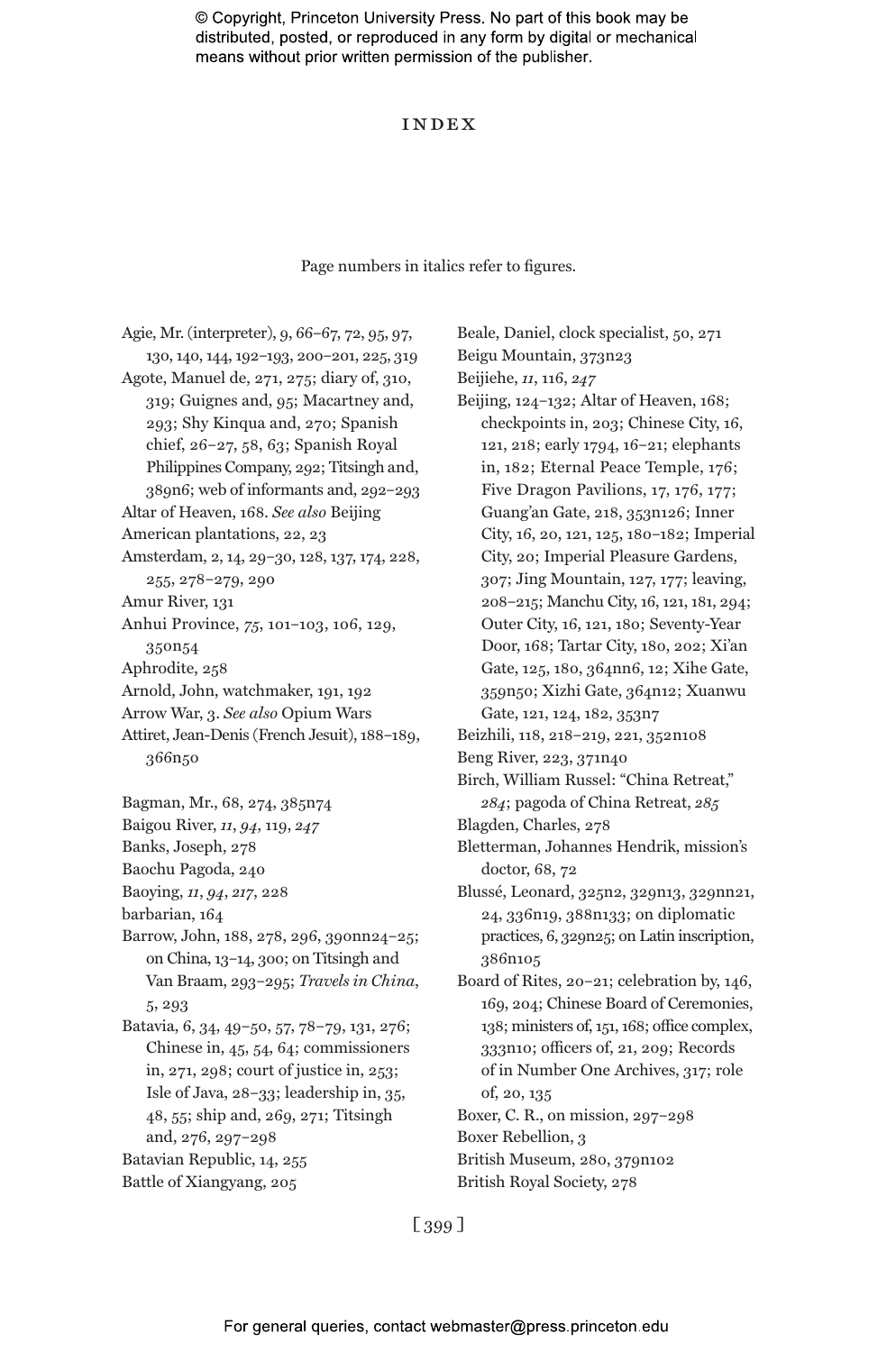© Copyright, Princeton University Press. No part of this book may be distributed, posted, or reproduced in any form by digital or mechanical means without prior written permission of the publisher. [ $400$ ] INDEX

155 Browne, Henry, 26–27, 55; on Macartney, 71, 107, 330n27; Shy Kinqua and, 270; Titsingh and,  $58-59$ ,  $71$ Bucks County Jail, 288 Buddhism, 262 Buddhist universal kingship, 301 Burmese, 164 Canton, 220, 264; April 1794, 22–27; imperial courier service, 63. *See also* Haizhuang Temple Canton Commercial Council, 36, 380n18, 383n52 Caoping Station, *11*, *94*, *217*, 253 Cape of Good Hope, 45, 68, 162, 278, 282 Carlos, Chinese man, 49 cart, sketch by Guignes, *114* Cazenove, Theophilius, 287 Chambers, William, 230–231 Changlin, Viceroy, 9, 24–25, 42, 48, 49, 55–56, 60, 298; Haizhuang Temple ceremony, *53*, 54, 267; recruiting Westerners, 66; report to emperor, 55–56, 60; on voyage to Beijing, 69–71 Changshan, *11*, *94*, *217*, 246, 252 Chasseboeuf, Constantin François de, 287 Chen Huai, 256 Chen Yongfu, 106, 350nn54–55 China: backwardness of, 294; British encounter with, 3, 4; superstition in, 199–200. *See also* Sinophilia China Board of Ceremonies. *See* Board of Rites China Commission, 68 China Lane, 283 China Retreat (mansion), 8, 229, *230*, 282, *284*, *285*, 287–288, 290 Chinese New Year, 54, 56, 63 Chinese World Order, 3, 299, 302 Chonghua Palace, 156, 175. *See also* Forbidden **City** Chongzhen, Emperor, 127 Chowqua, merchant, 342n36 Christie's, 290 Christmas, 106–108, 164 Chronicle of the Rulers of Japan, 279

Broken Rainbow Bridge, in Forbidden City,

*Cirencester* (English ship), 277, 384n67 Ciyun Tower, 257 clock for emperor, 50, *51* Closing of the Seals, 62, 115 Cloud Dragon Mountain, 111 "Coiling Dragon, Shooting Ball," 142, *143* Confucianism: diplomacy as ritual propriety, 306; order, 300; translations, 64 Confucius: birthplace of, 116; temple to, 85, 261 Constatia, Johanna Egberta, Van Braam and, 282 coolies. *See* porters Council of the Indies, Dutch East India Company, 33, 336n23 Cythera, 258 Dabie Mountains, 101–103 Daguangming Hall, 198 Daguan Town, *11*, *75*, 103, *247* d'Almeida, Joseph-Bernard, missionary, 61 Dane's Island, 38. *See also* Whampoa Island De'an, *11*, *75*, 96, 97, *247* Dezhou City, *11*, *94*, 117, 221, *247*, 370n11 Dianbu Township, *11*, *75*, 106, *247* Diao Zhicheng, visiting travelers, 106–108 Dingyuan, 107–108 Dongping, *11*, 117, *247* Dozy, Henrietta Maria, caring for William, 34, 273, 277–278 Dozy, Mr. R. (director), 47, 57, 68, 72, 95, 97–98, 106, 108, 110, 273–274, 277, 319, 382n50 Dragon Bridge, 21 Dragon King God, 90 Duanmen Gate, 169 Du Halde, Jean-Baptiste, on beauty in China, 239, 240, 251 Dutch East India Company, 5–6, 14, 22, 29, 44, 48, 78, 270, 279, 298, 330n27

Dutch Golden Age, 113

Dutch mission/embassy of 1655, 74. *See also Embassy to the Grand Tartar Cham* (Nieuhof); Nieuhof, Johan

Dutch mission/embassy of 1794–95, 2, 4, 307, 313, 326n5; accounts of, 330n30; Barrow's interpretation of, 5; cultureclash narrative, 299; Duyvendak and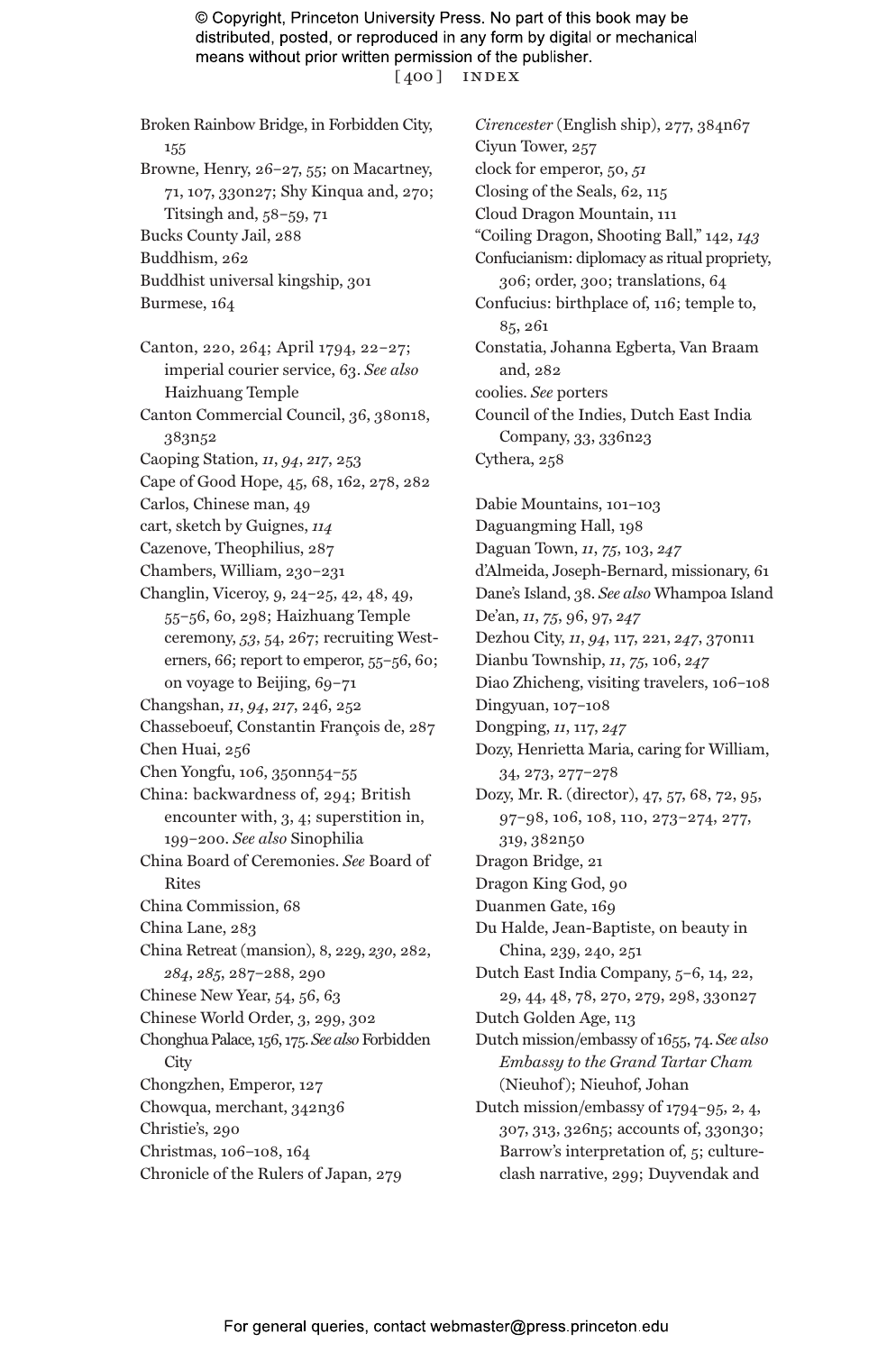#### © Copyright, Princeton University Press. No part of this book may be distributed, posted, or reproduced in any form by digital or mechanical means without prior written permission of the publisher. index [ 401 ]

Boxer on, 297–298; floating town, *259*; Guignes's critique of, 295–296; journey by boat, *75*; journey by boat from Hangzhou to Canton, *247*; journey by boat to Quzhou, Zhejiang, *217*; journey from Canton to Beijing and back (1794–95), *11*; journey overland (Beijing to Qingjiangpu, Jiangsu), *217*; journey overland (Nanchang, Jiangxi to Beijing), *94*

Dutch Nation, 213–214, 292

Dutch National Archives, 310, 319

Dutch Patriots, 78

Dutch Republic, 14, 22, 25, 33, 78, 137, 270, 298

- Dutch Royal Institute for Science, Letters, and Fine Arts, 281
- Duyvendak, Jan Julius Lodewijk, 325n2, 350n55, 390n28; on mission, 297–298; translations of, 345n45, 350n59, 354nn25–26, 371n12, 390n30

Earthly Orb, 142

East Asian diplomacy, 5, 303, 306, 395n72

Eighteen Shoals, *11*, *75*, 90, *91*, 92, *217*, 257; Eighteen Cataracts, 9

Embassy to the Grand Tartar Cham (Nieuhof), 74

emperor: authority of, 224; banquet of Purple Ray Pavilion, 172–174; clock for, 50, *51*; decree of, 219–220; Jin Congshan and, 167; meeting Van Braam and Titsingh, 294–295; observing performances, 161–165; penning a poem, 174; Titsingh and Van Braam gift shopping for, 50; tour of temples to guests, 176–177 Encheng, *11*, 117, *247* English Factory, 26, 58

Enlightenment, 24

Fahai, 232, 244 Fairbank, John K., academic study of China, 299–302, 393n45 Falck, Anton Reinhard, Titsingh and, 281 Fangguan, *11*, *94*, 219 Fanshui, *11*, *94*, *217*, 228 Fan Zhongyan, poet, 376n5 Fengcheng, *11*, *75*, 91, *217*, 256

fireworks, 1, 18, 72, 183, 306, 367n3, 367–368n25; Lantern Festival and, 184, 194–195, 198–201, 205; New Year's, 18, 146, 166, 180; in Yuanmingyuan, 268

Five Blessings, 175

- Five Dragon Pavilions, 17, 176, 177. *See also* Beijing
- Floating Spirit Shoal, 90
- Flowerland, 72–73, 265
- Flying Temple, 77
- Forbidden City, 15–17, 21, 127–128, 133, 135, 143–145, 151–152, 154–155, *159*, 160, 172, 180, 184, 198, 208–210, 255, 294, 307, 309, 361n38, 369n4; Broken Rainbow Bridge in, 155; Chonghua Palace, 156, 175; Gate of Heavenly Peace, 20; Gate of Supreme Harmony, 155, 160; Golden River, 155; Golden Water River, 20; Hall of Middle Harmony, 160; Hall of Preserving Harmony, 161, *161*; Hall of Supreme Harmony, 160, 198; Meridian Gate, 20, 154–155, 160, 169, 209; Meridian Gate Plaza, 154, 168
- forced march, 41, 118, 150, 338n36
- Foshan, *11*, *75*, *217*, 264–265, 379n111
- Franklin, Benjamin: coin design, 386n104; Confucius and, 117; Enlightenment and, 24
- French Island, 38. *See also* Whampoa Island Fucheng, *11*, 118, 221, *247* Fuchun River, 251

Fu-lieou-ta-jin, 200

Fuyang, 250

Ganlu Temple, 373n23 Gan River, 90, 256, 257 Ganzhou City, *11*, *75*, 90, *91*, *217*, 257, 348n76 Gaomin Temple, 229, *230*, 282, *284*, *285* Gaoyou, *11*, *94*, *217*, 228 Gaoyou Lake, *11*, *75*, *94*, *217*, 227, *247* Gate of Heavenly Peace, 20 Gate of Supreme Harmony, 155, 160 George III (King), 47, 341n23 Golden Mount Island, 232; Jinshan Island, *11*, *94*, *217*, *233* Golden River, 155 Golden Water River, 20. *See also* Golden River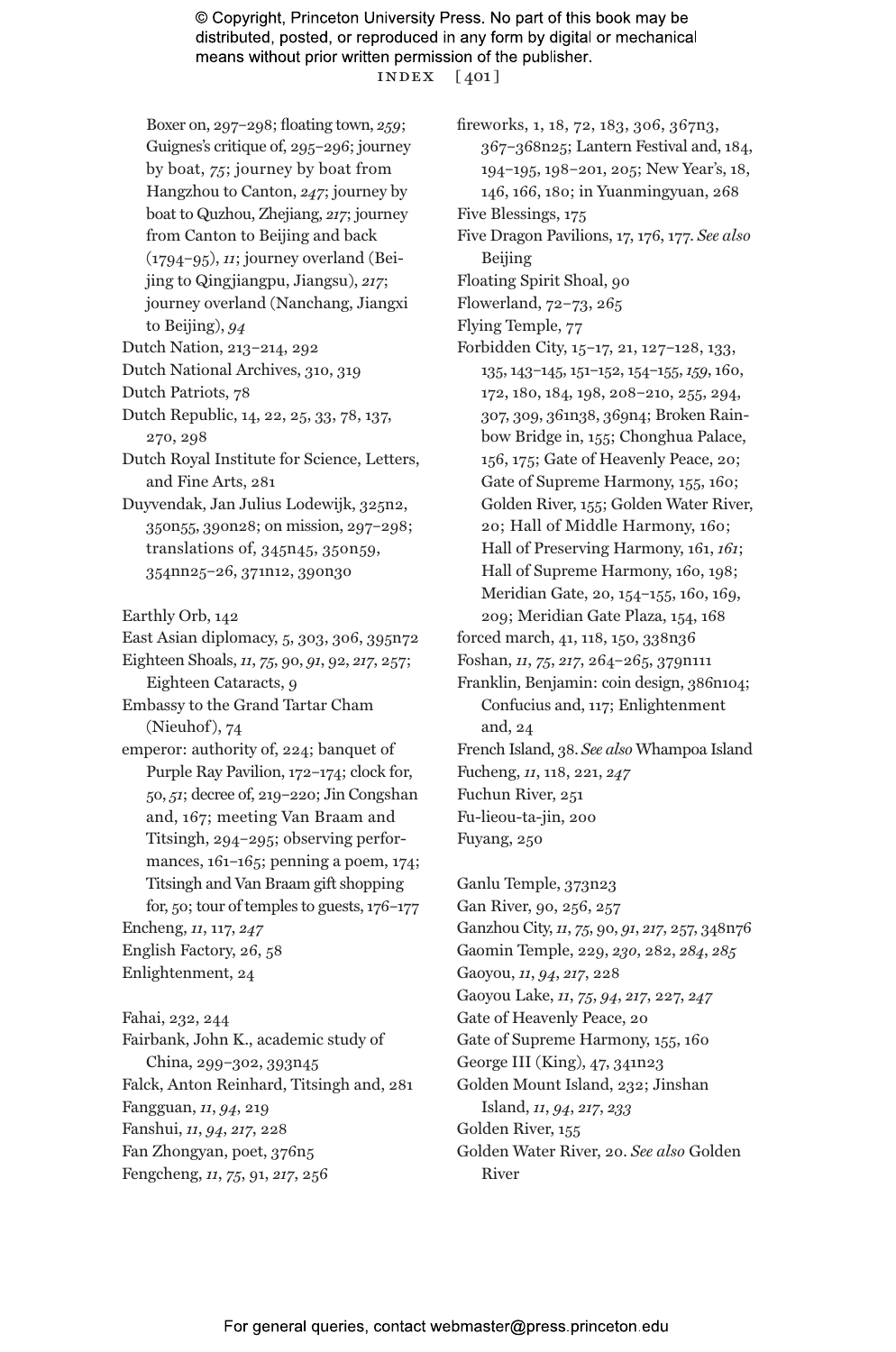© Copyright, Princeton University Press. No part of this book may be distributed, posted, or reproduced in any form by digital or mechanical means without prior written permission of the publisher. [ 402 ] index

gongguan, 87

- Grab-ball, 142
- Grammont, Jean-Baptiste-Joseph de, 40, 65, 156, 203–204, 211, 292–293
- Grand Canal, *11*, 74, *75*, *94*, 114, *217*, 218, 221, 224, 226, 228–229, 232, *247*, 249, 254

Grand Council, 28, 61–62, 115, 129, 155, 213; Qing Grand Council, 28, 61–62, 115, 129, 155, 213

- Great Qing, 3, 20, 25, 155, 164, 172. *See also* Qing dynasty
- Grinding Mill Lane, 125
- Grotius, Hugo, poem by, 113
- Guang'an Gate, 218, 353n126. *See also* Beijing
- Guangdong Province, 9, *10*, 12, 41, 63, *75*, 82, 85, *86*, 88, 96, *247*, 258, 260, 262, 286, 298
- Guangxi province, 9, *10*
- Guanyin, 97, 190, 262
- Guanyin Cliff Temple, *11*, *217*, 262, *263*
- Guazhou, 232
- Guignes, Chrétien-Louis-Joseph de, 8, 12, 71–72, 91, 108, 110; as agent of French crown, 65–66; on Chinese construction, 231; Diao and, 106; emperor and, 136–140; on escorts from Canton, 148; on Gold Mount Island, 232–233; greeting missionaries, 152–153; on Hangzhou, 244–245, 245; Heshen and, 144–145; horses and, 95–98, 110, 113, 252–253; ice games and, 140, 142–143; journey to Beijing, 101; kowtow and, 137; on ladies of Lücheng, 234; observing performances, 194, 196–198; porters, *85*, 87–88, 100–102, 104–105, 116–118; position as secretary, 66; public houses for travelers, 87–88; seasickness and, 100; sketch of boats in Jiangxi Province, *89*; sketch of cart, *114*; sketch of festival at Yuanmingyuan, *196*; sketch of Guanyin Temple, *263*; sketch of porters, *85*; travel, 110–123; trip to Beijing, 67, 71–72, 76–77, 79, 81–85, 87; on Wang Shiji, 130; on West Lake, 244–244; women and, 99

Guignes, Joseph de, orientalist, 13–14, 65 Guixi, *11*, *217*, 254, 377n45

Haidian, 182, 364n16 Hair Lane, 125 Haizhuang Temple, 52, 69, 267; ceremony, 52–54, *53*, 70–71 Hall of Middle Harmony, 160 Hall of Preserving Harmony, 161, *161* Hall of Supreme Harmony, 160, 198 Hangbu River, 104 Hang merchants, 24, 39, 43, 265, 267; Locqua, 55; Monqua, 24; Pan Youdu, 52 Hangzhou, *11*, 93, *94*, *217*, 235, 237–240, *242*, *243*, 245–246, *247*, 249–250, 268, 286. *See also* West Lake Hanzhuangjia, *11*, 114, *247* Happy-Together Garden, 206 Heaven in Miniature, 241–242 Heavenly Sphere, 142, *143* Heaven's Pillar, 90 Hebrew Bible, 169 Hejian, *11*, *94*, 118, 219, *247* Hekou, *11*, *217*, 254 Heshen: Europeans and Dutch treatment, 150–151; Guignes on, 153; Jiqing and, 239; Koreans and, 151; Nan-san-da-yin and, 185, 210; right-hand man, 8, 144–145, 147; Van Braam and, 190–192, 210; Van Braam on, 152, 157 Hevia, James, on Macartney mission, 301, 301–303, 305, 328n10, 393nn45, 52 History of Great Japan, 208 Hoeylang, 182, 364n15 Holland, 1, 45, 61, 70, 110, 145, 270; China and, 55; emperor on, 70, 137; Grand Council, 155, 213; Titsingh and, 29–30, 48, 110, 137, 204, 206, 234, 276; Van Braam on, 145, 170, 187, 202, 224 Hollander(s), 46, 150, 206, 275 Holy of Holies, 169 Hong Taeyong, 189 Hong Yangho, 206, 369n59 Huai River, 93, 101, 109 Huangpu Island, 37–38. *See also* Whampoa Island Huizi, 186 Huns, 65

Ice Games, 133, 138–143, 146, 307 imperial ancestral temple, 154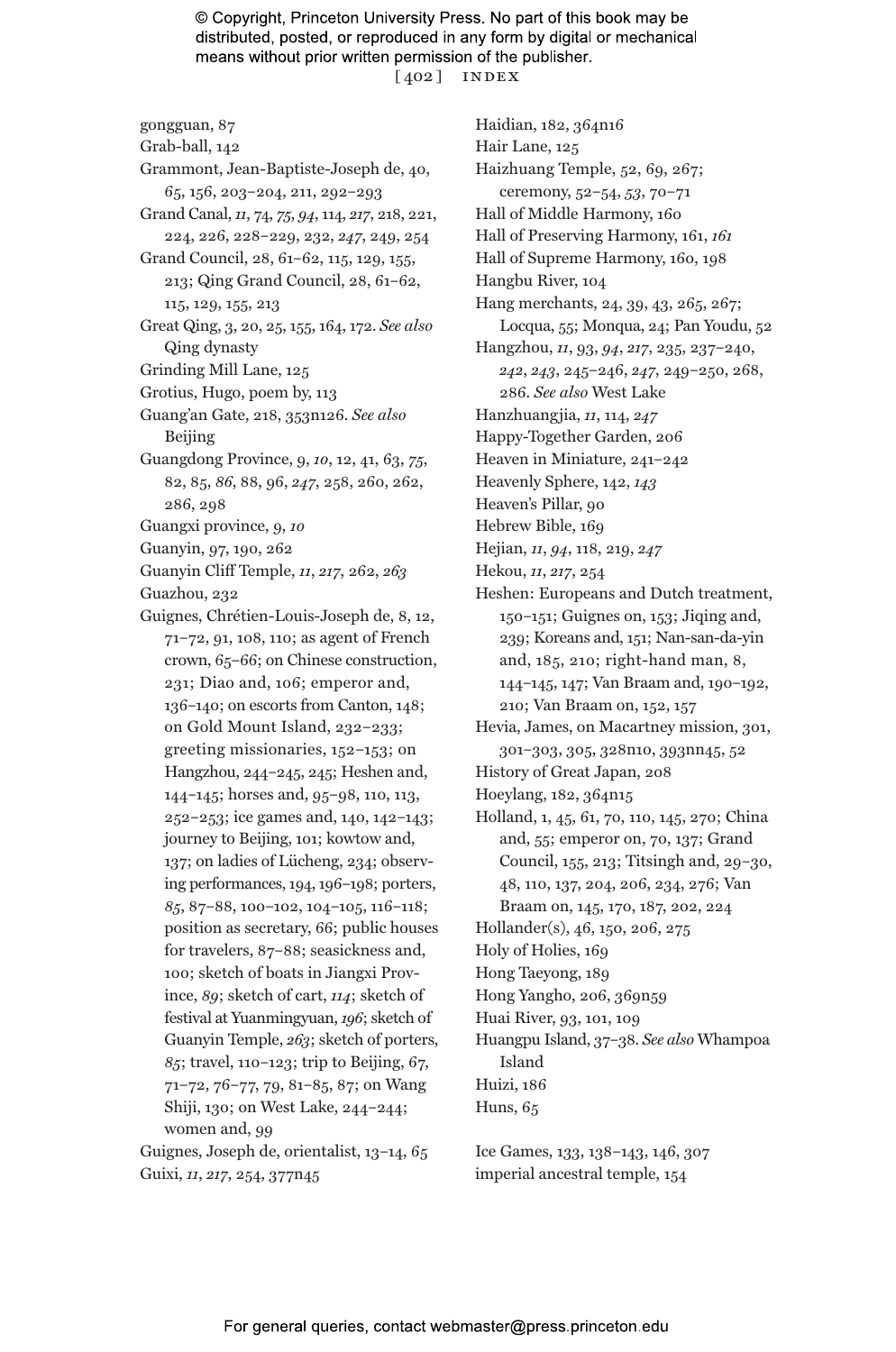© Copyright, Princeton University Press. No part of this book may be distributed, posted, or reproduced in any form by digital or mechanical means without prior written permission of the publisher. index [ 403 ]

Imperial City, 20. *See also* Beijing Imperial Pleasure Gardens, 307. *See also* Beijing Inner City, 16, 20, 121, 125, 180–182. *See also* Beijing Isle of Java, Batavia (June 1794), 28–33 Ixion, 228 Jade Flower Island, 17, 125, *126*, 176 Jakarta, Indonesia, 6, 310. *See also* Batavia; Isle of Java Japan, 6, 208, 232, 281, 303; Titsingh and, 27–28, 77, 181 Jefferson, Thomas, 24, 287 Jiangsu Province, *10*, *11*, 111, *217*, 218, 223 Jiangxi Province, *75*, 82, 85, *86*, 88, *89*, 91, *94*, 101, 253, 256–257, 260–261 Ji'an Prefecture, *11*, *75*, 256 Jiaqing emperor, 385n74 Ji Gong, trickster monk, 375n91 Jin Congshan, scholar, 167 Jingci Temple, 242 Jingdezhen, 255 Jing Mountain, 127, 177 Jinhua Ham, 252 Jinshan Island, *11*, *94*, *217*, *233*. *See also* Golden Mount Island Jiqing, 239–240, 374–375n75 Jiujiang, *11*, *75*, 97–100, *247* Jiuzhou Qingyan, 187 Jochim, Christian, on rituals, 333n11 John Arnold of London, watchmaker, 191, 192 Jones, William, Titsingh and, 64 Junjichu. *See* Grand Council

Kang, David, tribute system and, 299 Kangxi emperor, 176 king of the fish, 131 "Know-the-fish Gazebo," 186 Koran, 239 Koreans, 135, 156–158, 164, 168, 174, 177,

184, 189, 195, 197, 201, 204, 207, 208, 232; ambassadors, 9, 150, 156, 158, 176, 199; Chen Shangsheng on, 369n59; envoys, 151, 318; gentlemen, 1; Hong Yangho, 206; journals and reports, 136; medicine, 199; shogunal court

and, 303; sources, 2; Titsingh and, 368n48; *Veritable Records*, 359n56 kowtow, 3, 5, 305; emperor's letter, 213, 267; Macartney refusal, 40–42, 53, 295; Titsingh and, 45, *53*, 53–54, 131, 137, 140, 144, 163, 185, 209; Van Braam and, *53*, 53–54, 131, 137, 144, 154, 158, 163, 185, 209 Kui Mountain Tower, 111

- Lake Poyang, 99, 255. *See also* Poyang Plain Lantern Festival, New Year's, 19, 184, 193, 194–207 Lanxi, *11*, *94*, *217*, 252 Laou Hou Tong, 182 "Laughing Buddha," 261 Lehua, *11*, *75*, 95, *247* Leibniz, G, W., Enlightenment and, 24, 291 "Leifeng Sunset," 244. *See also* West Lake Lequin, Frank, 8, 15, 325n2, 342n36, 390n30 Liangxiang, *11*, 120, *247* Linhuai, *11*, *75*, 108–109, *247* Locqua: Hang Merchant, 55, 342n36 Lücheng, *11*, *94*, *217*, 234 Lugou Bridge, 120, *247*
- Macartney, George (Lord), 2, 34, 47, 187, 188, 213, 256, 278; "absurd and importunate demands," 41, 338n34, 397n8; arrival in China, 3; kowtow refusal, 40–42, 53, 295; mission, 2, 4–5, 122, 208, 293, 305–306, 330n27, 331n37; Titsingh and, 31–32; travel in China, 58, 71–72, 211, 216
- Macau, 26, 34–35, 264, 290, 315, 330n32; Agote in, 27, 334n35; Macao, 26, 379n120;on map, *11*, *75*; Portuguese in, 25, 34, 302; Titsingh and, 69; translators in, 66; voyage to Beijing from, 366n50 Malay servant, 105, 148–149

Malinowski, Bronislaw, language and, 306

Manchu City, 16, 121, 181, 294

Manchus, 54, 79, 108, 135, 136, 140, 145–146, 164, 177

Mandarin, 192, 228, 245; Chinese, 9, 36, 107–108; language of China, 9, 61, 63, 193, 250, 279–280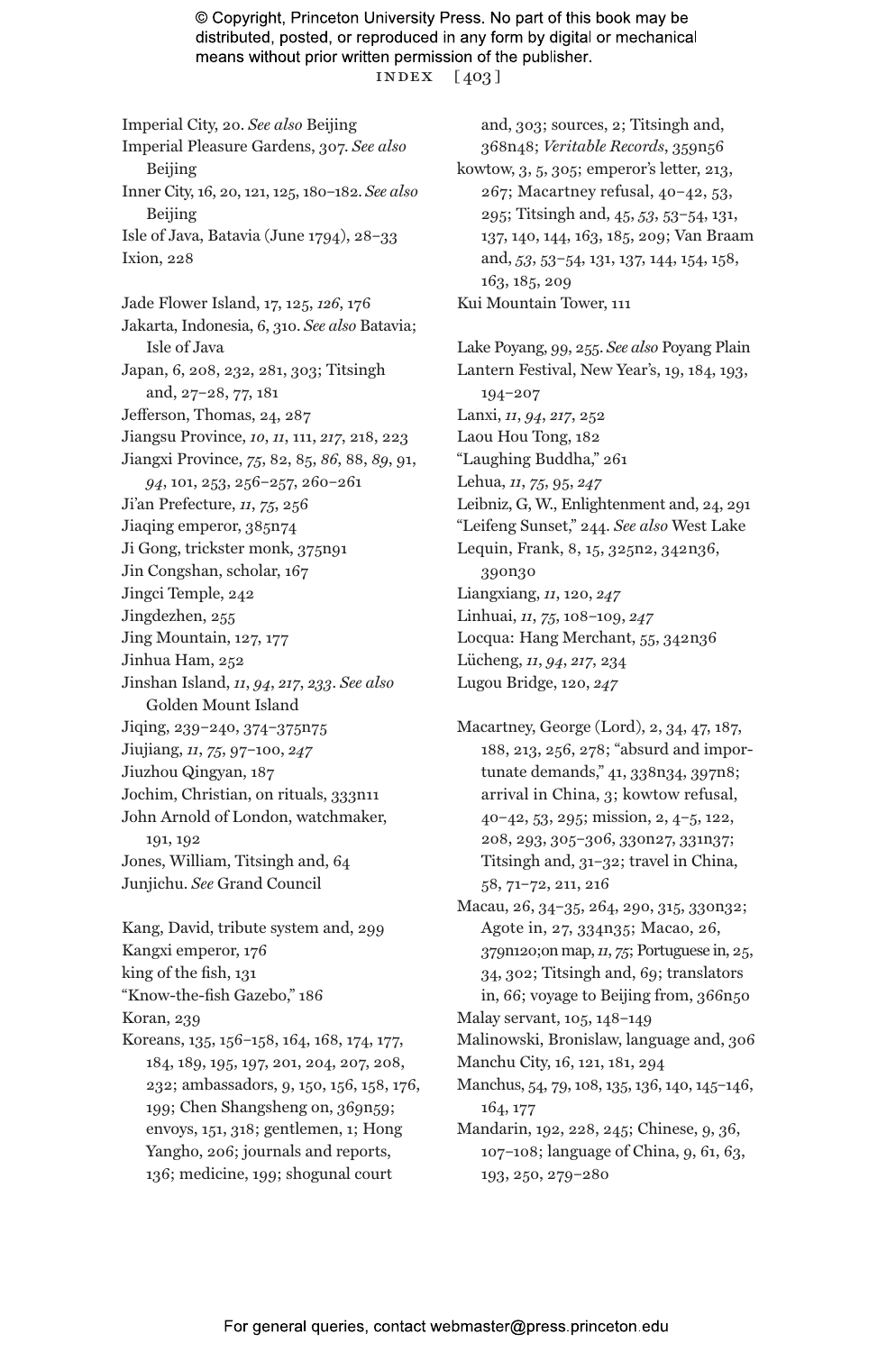© Copyright, Princeton University Press. No part of this book may be distributed, posted, or reproduced in any form by digital or mechanical means without prior written permission of the publisher. [ 404 ] index

mandarins, 67, 71, 79, 85, 97, 135, 145, 153, 169, 201, 203, 210, 211, 225, 232, 253, 268–269, 287, 296–297, 304; Chinese, 37, 52; fish, 59; of Fong-yong-fou, 350n55

Marco Polo Bridge. *See* Lugou Bridge

- Maritime Customs, Superintendent of, 38, *39*, 44
- Marsden, William, Titsingh and, 278, 280
- Matthe, Maria Cornelia, widow of Jan, 269

Meiling Gate, 260. *See also* Meiling Pass

- Meiling Pass, 9, *11*, *75*, 82, 85, *86*, *217*, 258, 260; Meiling Gate, 260
- Mei Mountain, 85
- Meixin Station, *11*, *75*, 104, *247*
- Mencius, 19
- Mengyin City, *11*, *94*, 223
- Meridian Gate, 20, 154–155, 160, 169, 209
- Meridian Gate Plaza, 154, 168
- Middle Lake, 17
- Ming dynasty (1368–1644), 6, 79, 127, 177, 329n22, 393n50
- missionaries: Attiret, 188-189, 366n50; Catholic, 330n32; European, in Beijing, 13, 23–24, 40; French, 66, 131, 203, 211, 387n113; Grammont, 40, 65, 203–204, 211, 292–293; Jesuits, *178*, 188, 235, 291; Raux, 153, 211–213, 215, 218, 220; Ricci, 235
- Mongols, 18, 135, 136, 146, 164, 174, 195
- Monqua, Hang merchant, 24–26, 274–275, 278, 334n23
- Moreau de Saint-Méry, Médéric Louis Élie, 289, 290
- Morris, Staats, 288
- Moslems, 136, 156, 174, 184–185, 195, 200, 239, 301
- Mountain High, Water Wide, 184, 195
- Mount Tai, *11*, *94*, 218, 222–223

"Music of the Four Barbarian Tribes," 164

"Music of the Four Directions," 164

Music Room, 284, 288

Nan'an, *11*, 74, *75*, 83, *86*, 86–88, 87–88, *217*, 257, 260; Nan'an Prefecture, 82 Nanchang, *11*, 74, *75*, 92, 93, *94*, *217*, *247*, 254–256 Nanjing, 181

Nankang, *11*, *217*, 260

- Nan-san-da-yin, 202, 209; Fu-lieou-ta-jin and, 200; Guignes and, 153; Heshen and, 185–186; title, 312; Titsingh and, 214; Van Braam and, 154, 210, 214
- Nanxiong City, *11*, 74, *75*, 82–83, *217*, 260

Napier Affair, 388n140

Napoleonic Wars, 298

National Library, Paris, 281

Nederburgh, Sebastian Cornelius: Changlin on, 55; emperor letter, 70; Titsingh and, 31–32, 345n44, 385n74

Nepalese, 164

- Netherlands, 14, 22, 33, 64, 78, 112–113, 137, 255, 270, 272, 274–278, 297
- New Year's Day, 18, 18–19, 54, 56, 60, 165, 167, 168; celebration, 1, 9, 62, 115, 125, 146, 166, 175, 180, 187; celebrations of, 18–19; dragon dance, 200; gifts and money, 142; Lantern Festival, 19, 184, 193, 194–207; poetry writing, 175
- New Year's Eve, 159, 165, 174, 184
- Niemcewicz, Julian Ursyn, 287–289, 387n114
- Nieuhof, Johan: China visit, 181–182; Dutch embassy, 13, 78–80; *Embassy to the Grand Tartar Cham*, 74, 90; floating town drawing, *259*; Titsingh and, 131 Nine Continents, 185, 187. *See also* Yuanmingyuan
- North China Plain, 12, 111–112, 118 North Lake, 7, 17, 125, *126*
- O'Neill, Patricia, 304, 325n2, 329n13, 395n71 Opium Wars, 2, 3, 291 Orchid River, 251 Oriental Diplomacy, Blussé, 6 "Orioles Singing in the Willows," *242*. *See also* West Lake Ouang-kia-pou, 254, 377n45 Outer City, 16, 121, 180. *See also* Beijing

"Paean to the Sandalwood Scepter," emperor poem, 175

palanquins, 16, 17, 112, 119, 125, 144, 154, 194, 221, 223, 239, 241, 245, 246, *248*, 366n50; dragon on, 20–21; emperor in, 136, 138, 170, 173, 180, 182, 184, 294; Guignes in, 100, 115–116, 117; refuge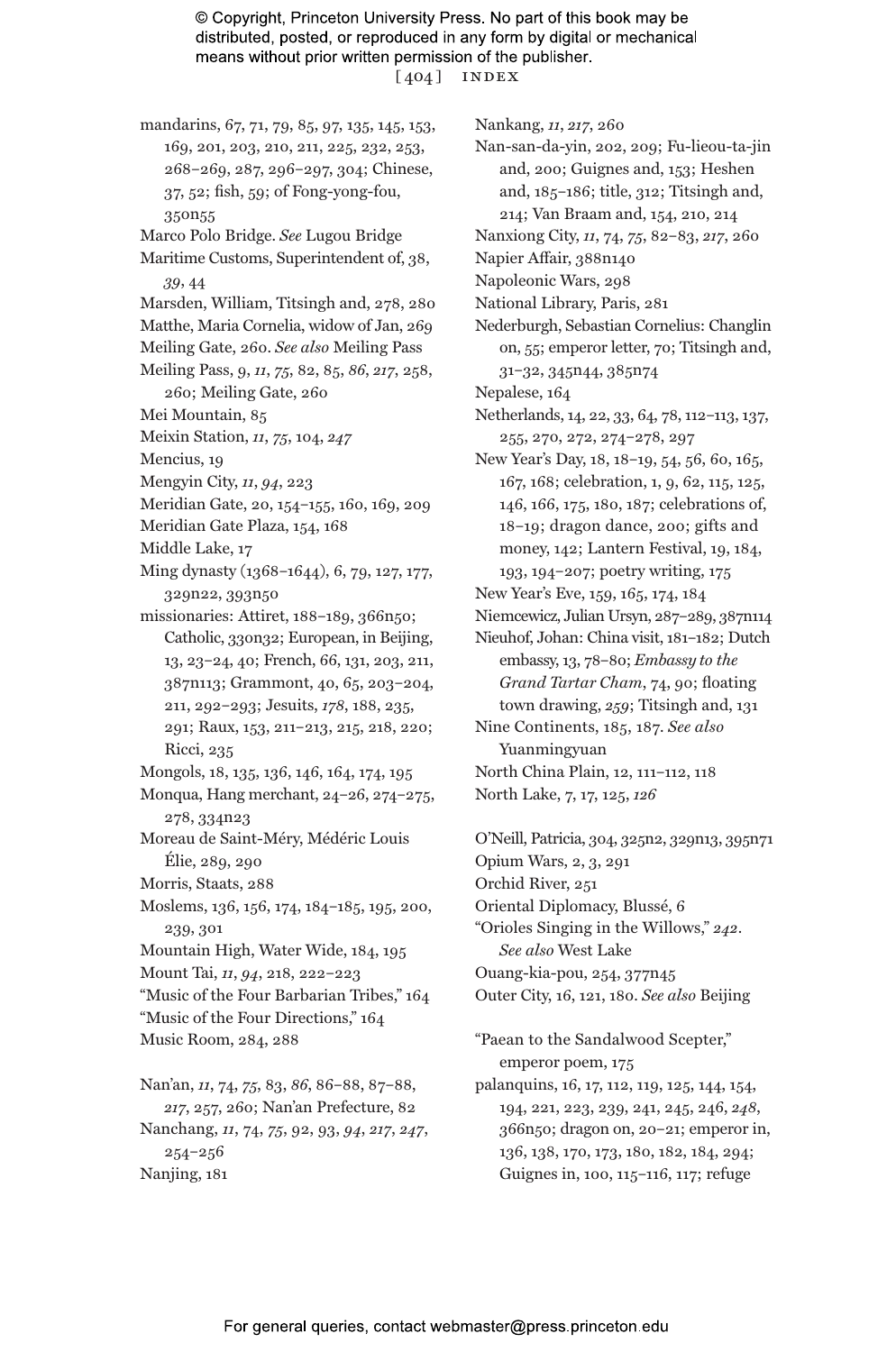#### © Copyright, Princeton University Press. No part of this book may be distributed, posted, or reproduced in any form by digital or mechanical means without prior written permission of the publisher. index [ 405 ]

- for travelers, 102; Titsingh in, 12, 83, 84, 86, 88, 95, 98–99, 105–107, 119, 148, 218, 225, 260; Van Braam in, 12, 83, 84, 86, 88, 95, 98–99, 103–106, 116–117, 218, 225, 260
- Pan Youdu, Hang merchant, 52
- Paonkequa, merchant, 387n113
- Party of Falck, 281
- Pearl River, 9, 37, 46, 74, 81, *86*, 264, 310
- Perdue, Peter, 394n58
- Père Lachaise Cemetery, 8
- Petitpierre-Boy, Charles-Henry, Swiss horologist, 211–212
- phatic diplomacy, 306–307
- Pingwangzhen, 238, 374n60
- Pingyuan, *11*, *94*, 222
- pirates, 18; Chinese, 35; French, 33
- Pi Yuan, 115
- politics of inclusion, 301
- Polo, Marco: on Hangzhou, 238, 240; *Travels*, 120
- Ponqua, merchant, 98
- porters: for Guignes, *85*, 87–88, 100–102, 104–105, 116–118; sketch of, *85*; travel, 82–88, 93, 95–98, 100–105, 107, 116–118, 121, 127, 148, 208, 210, 212, 215, 223, 225, 239, 260
- Poyang Plain, 254. *See also* Lake Poyang Prayer for Good Harvests, 168
- Prince of Orange, 113, 174, 204, 210, 276, 351n91. *See also* William of Orange (Prince)
- Purple Ray Pavilion, 172, *173*, 369n58
- Qianlong emperor, 1, 2, 8, 120, *126*, 141, 166–168, 172, 175, *178*, 188, 206, 298, 326n5
- Qiantang River, *94*, *217*, 242, 245, 246, *248*, 249, 251–252, 375n91
- Qing dynasty (1644–1911), 6, 9, 146, 155, 164, 228, 301, 316; empire, 146, 155, 164, 168, 328n10; Great Britain and, 328n10; map of, *10*; size of, 172; term, 316
- Qing Empire. *See* Qing dynasty
- Qing Grand Council. *See* Grand Council
- Qingjiangpu, *11*, *94*, *217*, 218, 225
- Qing maps, 9
- Qingtuo, 223
- Qingyuan, *11*, 77, *217* Qin Hui, 241 Quanzhou City, 45, 48 "Quei-chew," 286 Quixote, Don, 12
- Rainbow Bridge, 17, 125, 172, 176, 177, 180 Raux, Nicolas Joseph, missionary, 153, 211–213, 215, 218, 220 Regent of the Netherlands, 255 Returning Dragon Tower, 99 Revolutionary Wars, 381n31 Ricci, Matteo, missionary, 235 *Rituals of Zhou* (ancient text), 164 Rockhill, William, 390nn24–25 rope beds, 356n21 Round Bastion, 127 *Ruins, The* (Chasseboeuf), 287 Ryukyuans, 303
- sacrifices, 17–19, 154, 253, 348n80 Sanshui, *11*, *75*, 79, *217*, 264 Seventy-Year Door, 168. *See also* Beijing Shandong Province, *10*, 115–118, 218, 221–222, 370n11 Shaozhou, *11*, *75*, 80, 81, *217*, 262, 379n109 Shimen Township, *11*, *94*, *217*, 238 Shucheng, *11*, *75*, 103–106, 110, 129, *247*, 350n55 Shu Xi, 339n48 Shy Kinqua, 270–271, 381n27 Siam, 293 *Siam* (ship), 35, 37–38, 43, 270, 336n4 Sinocentric discourse, 5, 301–302, 304, 394n55. *See also* tribute system Sino-French War, 3 Sinophilia, 77, 132, 291 Sino-Western diplomacy: as culture, 2–3, 44; relations, 4, 7, 291, 304, 307 Six Peace Tower, 248 Smith, Thomas, 288 Solitary Island, 241 Southern Mountain, 241 South Lake, 17 Spanish Royal Philippines Company, 292 Speed Skating, 141 Spence, Jonathan, 7, 330n28
- Sperie, Jean, 263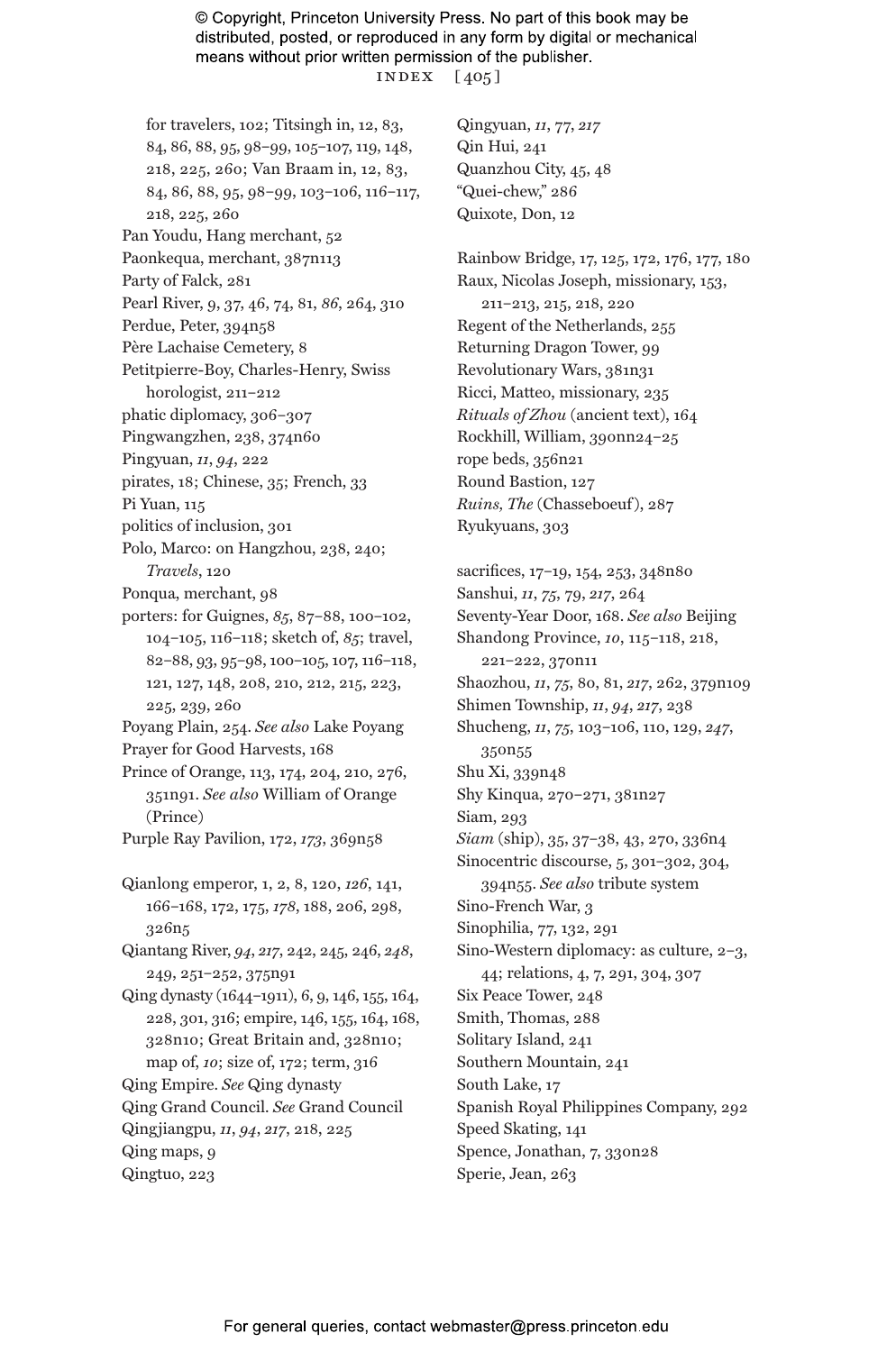© Copyright, Princeton University Press. No part of this book may be distributed, posted, or reproduced in any form by digital or mechanical means without prior written permission of the publisher. [ $406$ ] INDEX

Sports. *See* Ice games "Spring Dawn at the Su Causeway," 241. *See also* Hangzhou; West Lake Staunton, George, 32, 65, 80, 278 Stevin, Simon, Dutch engineer, 113 "Still Lake, Autumn Moon," 241. *See also* Hangzhou; West Lake Suleng'e, 43–45, 48, 339n48 Superintendant of Maritime Customs, 38, *39*, 44 Suzhou, *11*, 93, *94*, 110–111, *217*, 235–239, *247*, 375n83 Tai'an, *11*, *94*, 223 Taihe County, *11*, *217*, 257 Taihe Hall, 198. *See also* Hall of Supreme Harmony Taihemen Square, 208. *See also* Hall of Supreme Harmony Taihu County, 102 Taisu Temple, 177 Taiye Lake, 138 Tangjiabu, 250 Tantalus, 228 Tantan Dangdang, 185, 365nn36–37 Tartar City, 180, 202. *See also* Beijing Tassel Lane, 125 Tazhou, *11*, *217*, 256 "Tchéli," 286 Teapot Shoal, 90 Temple of Heaven, 168, 170 "Temple of Ten Thousand Icons," 177 Tengzhou, *11*, 115, *247* Ten Perfect Military Victories, 172 Terrifying Shoal, 90 Thackara, William, 288 Three River Mouths, 251 Thunder Peak Tower, 243. *See also* West Lake Tianjin, 122, 332n3 Tianning Temple, *11*, *94*, *217*, 228 Tibetans, 18, 135, 146, 164, 174 Tiger's Mouth, 35, 37, 41, 50 Titsingh, Isaac, 1, 4, 5, 7, 8, 9, 15; emperor and, 135–136, 135–143; Falck and, 281; gifts for emperor, 9, 31–32, 45, 50, *51*, 148, 150; Grand Council of the Indies, 28; Guignes and, 13; Haizhuang

Temple ceremony, 52–54, *53*, 70–71; on Hangzhou, 239; ice games and, 138–142; Japan and, 28–29, 77, 181; kowtow and, 45, 131, 137, 140, 144, 163, 185, 209; on ladies of Lücheng, 234; linguistic abilities of, 63–64; Malay servant and, 105, 148–149; mistress Okimine and, 29, 30; on mixing of Manchus and Chinese, 145–146; New Year's celebration, 165-169; observing performances, 161–165, 195–198; palanquins for, 12, 83, 84, 86, 88, 95, 98–99, 105–107, 119, 148, 218, 225, 260; public houses for travelers, 87–88; ruminating about dark times, 78; sexual activities of, 335n4; son William, 30, 34, 34–35, 278; on statue of Qin Hui and wife, 241; study of Macartney's mission, 41–43; successes of, 269–270; on Suzhou, 236–237; widow Keiser, 30; in Yangzhou, 228 Tokugawa shogunate, 6, 302 Tongcheng County, *11*, *75*, 103, *247* Tonglu, *11*, *94*, *217*, 250 Tong Mountain, 113, *247* Tonkin, 63, 293 *Travels* (Polo), 120 *Travels in China* (Barrow), 5, 293 tributary system. *See* tribute system tribute system, 3, 299–303, 316, 328n10, 393nn45, 49–50, 52, 395n58. *See also* Sinocentric discourse Turks, 18, 65 Turtle Shoal, 90

Uighurs, 1, 164 Unequal Treaties, 2 United Provinces of the Netherlands, 14 Uoitime, 182, 364n15 Utrecht province, 109

Van Braam, Jacob Andries, 68, 95, 107, 151, 236, 271–273, 275–277, 310, 382n50, 383n63, 384n67, 385n75, 391n37; skating on ice, 107, 108, 140–141 Van Braam, Jacob Pieter, 272 Van Braam Houckgeest, Andreas Everardus, 1, 8, 14, 21; as amateur of China,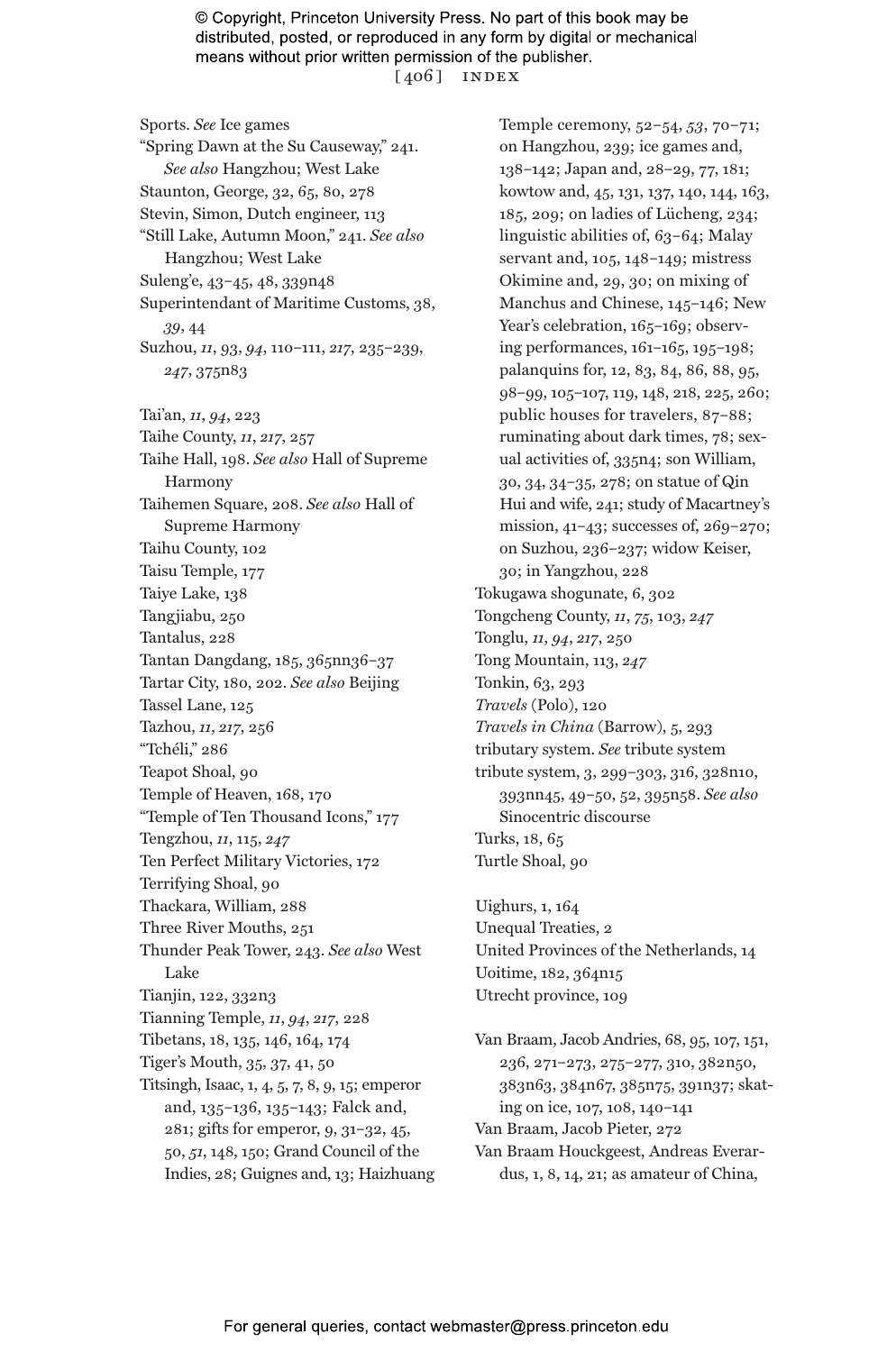#### © Copyright, Princeton University Press. No part of this book may be distributed, posted, or reproduced in any form by digital or mechanical means without prior written permission of the publisher. index [ 407 ]

22–27, 250; on bound feet, 234–235; Canton (April 1794), 22–27; China Retreat and, 8, 229, *230*, 282, *284*, *285*, 287–288, 290; collecting Chinese maps and paintings, 23; cooking supplies, 102; death of, 290; emperor and, 135–143; frustration with Wang Shiji, 249; gifts for emperor, 9, 31–32, 45, 50, *51*, 148, 150; Haizhuang Temple ceremony, 52–54, *53*, 70–71; ice games and, 138–142; imperial garden tour, 229–231; on imperial road to Beijing, 121; kowtow and, 131, 137, 144, 154, 158, 163, 185, 209, 294–295; New Year's celebration, 125, 165–169; observing performances, 157–159, *159*, 161–165, 195–198; palanquin for, 12, 83, 84, 86, 88, 95, 98–99, 103–106, 116–117, 218, 225, 260; public houses for travelers, 87–88; on scenery, 103–104, 108–109, 111; as Sinophile, 77, 132, 291; stroll through Jiujiang, 99; study of Macartney's mission, 41–43; on travel accommodations, 118, 127–131; wares in Jingdezhen, 255–256; on Zhang River, 258 Van Dyke, Paul, on Canton trade, 309, 333n9, 339n48, 342n36 Van Rossum, Anna Maria Elisabeth, Titsingh and, 268

Vietnam, 37 Vietnamese, 164 "Vlottendt Dorp," *259* Voltaire, 13, 24, 117, 291

Vulliamy, Benjamin, horologist, 341n23

Wanggangjing, 238, 374n60 Wangjiaying, *11*, *94*, 224–225 Wang Shiji, 96–97, 99, 111, 129–130, 132, 139, 150, 208, 212, 220, 223, 237, 248–249, 254 Wanshan Islands, 34 Warkas, 164 Washington, Martha, 282, *283* Weishan Lake, *11*, 112–113, *247* Western Gate, 133, 135–136, 144, 154–155, 210, 359n50 Western Ocean Swings, 196 Western Palaces, 190

West Lake: Hangzhou's, *94*, *217*, 240, *242*, *243*, 244, 249, 268, 375n91; "Leifeng Sunset," 244; "Orioles Singing in the Willows," *242*; "Spring Dawn at the Su Causeway," 241; "Still Lake, Autumn Moon," 241 Westphalian diplomacy, 4, 239; non-, 7; Western system, 299 Whampoa: Dane's Island, 38; French Island, 38; Huangpu Island, 37–38; Whampoa Island, 23, 37, *39*, 337n20 White Pagoda, 17, 125, *126*, 141, 173, 176–177 White Snake Lady, 232, 243 White Temple Lane, 125 Wilberforce, William, Titsingh and, 278 William of Nassau (Prince), 55–56 William of Orange (Prince), 49, 213 Wills, Jack. *See* Wills, John E., Jr. Wills, John E., Jr., student of Fairbank, 300–301, 303, 325–326n2, 327n9; Wills, Jack, 307, 328n10 Wilton, Frances, 278 Windler, Christian, 304, 328n10, 330n26, 395nn69–70 Wolff, Christian, 24 Womack, Brantly: asymmetrical power, 299, 393n50; mutual respect, 303 women, 9, 99, 222, 223; carts and, 212; elephant dung as hair stiffener, 182; hiding themselves, 101, 156, 181; ladies in China, 234–239, 258; Niemcewicz on, 287–288; Nieuhof in China and, 181–182; observing Europeans, 157; piloting ferries, 80; as porters, 83, *85*; statue of "Laughing Buddha" and, 261; Titsingh and Agie observing, 201–202; Titsingh on, 30; Van Braam on, 228 Wu Gate, 359n50 Wujiang, *11*, *94*, *217*, 238 Xian County, *11*, 118, *247* Xi'an Gate, 125, 180, 364nn6, 12. *See also* Beijing Xiangshan, 373n23 Xianxian, 220 Xie River, 110 Xihe Gate, 359n50. *See also* Beijing

Xincheng Township, *11*, *94*, 119, 219, *247*